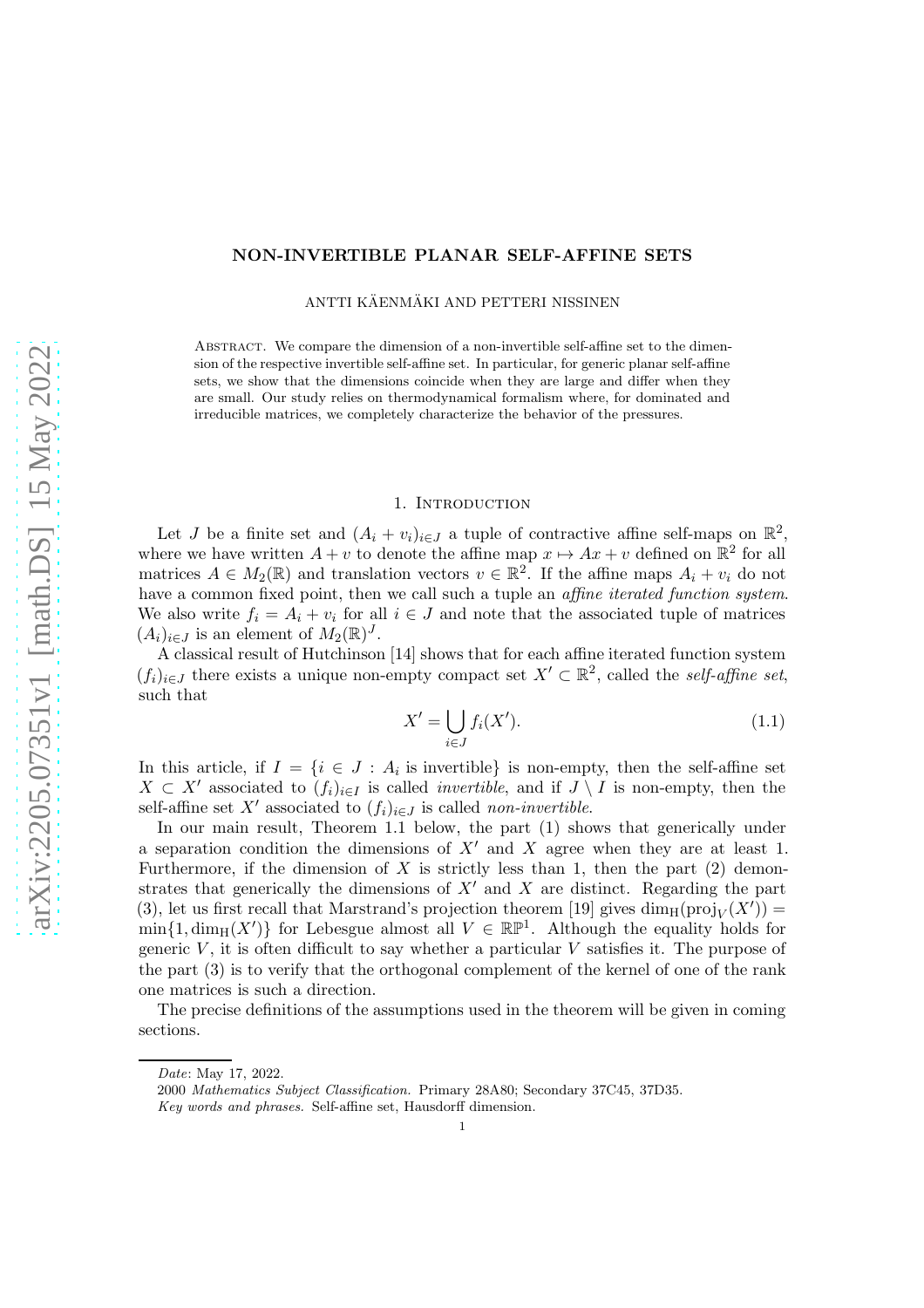<span id="page-1-0"></span>**Theorem 1.1.** Suppose that  $X'$  and  $X$  are the planar self-affine sets associated to affine iterated function systems  $(A_i + v_i)_{i \in J}$  and  $(A_i + v_i)_{i \in I}$  such that  $A_i \in GL_2(\mathbb{R})$  for all  $i \in I \subset J$ , respectively.

(1) If  $(A_i)_{i\in I}$  is strictly affine and strongly irreducible such that  $\dim_{\text{aff}} ((A_i)_{i\in I}) \geq 1$ and  $X$  satisfies the strong open set condition, then

$$
\overline{\dim}_{\mathcal{M}}(X') = \dim_{\mathcal{H}}(X),
$$
  

$$
\dim_{\mathcal{H}}(\text{proj}_V(X')) = 1
$$

for all  $V \in \mathbb{RP}^1$ .

(2) If  $(A_i)_{i\in J}$  is dominated or irreducible such that  $\max_{i\in J} ||A_i|| < \frac{1}{2}$ , contains a rank one matrix, and  $\dim_{\text{aff}}((A_i)_{i\in I}) < 1$ , then

$$
\dim_{\mathrm{H}}(X'_\mathsf{v}) > \overline{\dim}_{\mathrm{M}}(X_\mathsf{v})
$$

for  $\mathcal{L}^{2\#J}$ -almost all translation vectors  $\mathsf{v} = (v_i)_{i \in J} \in (\mathbb{R}^2)^{\#J}$ .

(3) If  $(A_i)_{i\in J}$  contains a rank one matrix,  $(A_i)_{i\in I}$  is strictly affine and strongly irreducible such that  $\dim_{\text{aff}}((A_i)_{i\in I}) < 1$ , and X satisfies the strong open set condition, then there exists a rank one matrix A in A such that

$$
\dim_{\rm H} (X')=\dim_{\rm H}({{\rm{proj}}}_{\ker(A)^{\perp}}(X'))\leqslant 1.
$$

The remaining of the paper is organized as follows. In Section [2,](#page-1-1) we compare the behavior of the pressures and study the continuity. In particular, for dominated and irreducible matrices, we completely characterize the continuity of the pressure in the non-invertible case. In Section [3,](#page-10-0) we uncover how the study of non-invertible self-affine sets is connected to the theory of sub-self-affine and inhomogeneous self-affine sets, and prove the main result.

## 2. Products of matrices

<span id="page-1-1"></span>2.1. Rank one matrices. We denote the collection of all  $2\times 2$  matrices with real entries by  $M_2(\mathbb{R})$ , the general linear group of degree 2 over  $\mathbb{R}$  by  $GL_2(\mathbb{R}) \subset M_2(\mathbb{R})$ , and the orthogonal group in dimension 2 over R by  $O_2(\mathbb{R}) \subset GL_2(\mathbb{R})$ . A matrix  $A \in GL_2(\mathbb{R})$  is called proximal if it has two real eigenvalues with different absolute values. If  $A \in M_2(\mathbb{R})$ , then the *singular values* of  $A$  are defined to be the non-negative square roots of the eigenvalues of the positive-semidefinite matrix  $A^{\top}A$  and are denoted by  $\alpha_1(A)$  and  $\alpha_2(A)$ in non-increasing order. Recall that the rank of  $A$  is the number of non-zero singular values of A. The identities  $\alpha_1(A) = ||A||$  and  $\alpha_1(A)\alpha_2(A) = |\det(A)|$  for all  $A \in M_2(\mathbb{R})$ are standard, as is the identity  $\alpha_2(A) = ||A^{-1}||^{-1}$  in the case where A is invertible. For each  $A \in M_2(\mathbb{R})$  and  $s \geq 0$  we define the *singular value function* by setting

$$
\varphi^s(A) = \begin{cases} \alpha_1(A)^s, & \text{if } 0 \le s \le 1, \\ \alpha_1(A)\alpha_2(A)^{s-1}, & \text{if } 1 < s \le 2, \\ |\det(A)|^{s/2}, & \text{if } 2 < s < \infty, \end{cases}
$$

where we interpret  $0^0 = 1$ . The value  $\varphi^{s}(A)$  represents a measurement of the sdimensional volume of the image of the Euclidean unit ball under A. Since  $\alpha_1(A)\alpha_2(A)^{s-1} =$  $\alpha_1(A)^{2-s}|\det(A)|^{s-1}$  for all  $1 < s \leq 2$ , the inequality  $\varphi^s(AB) \leq \varphi^s(A)\varphi^s(B)$  is valid for all  $s \geq 0$ . In other words, the singular value function is sub-multiplicative.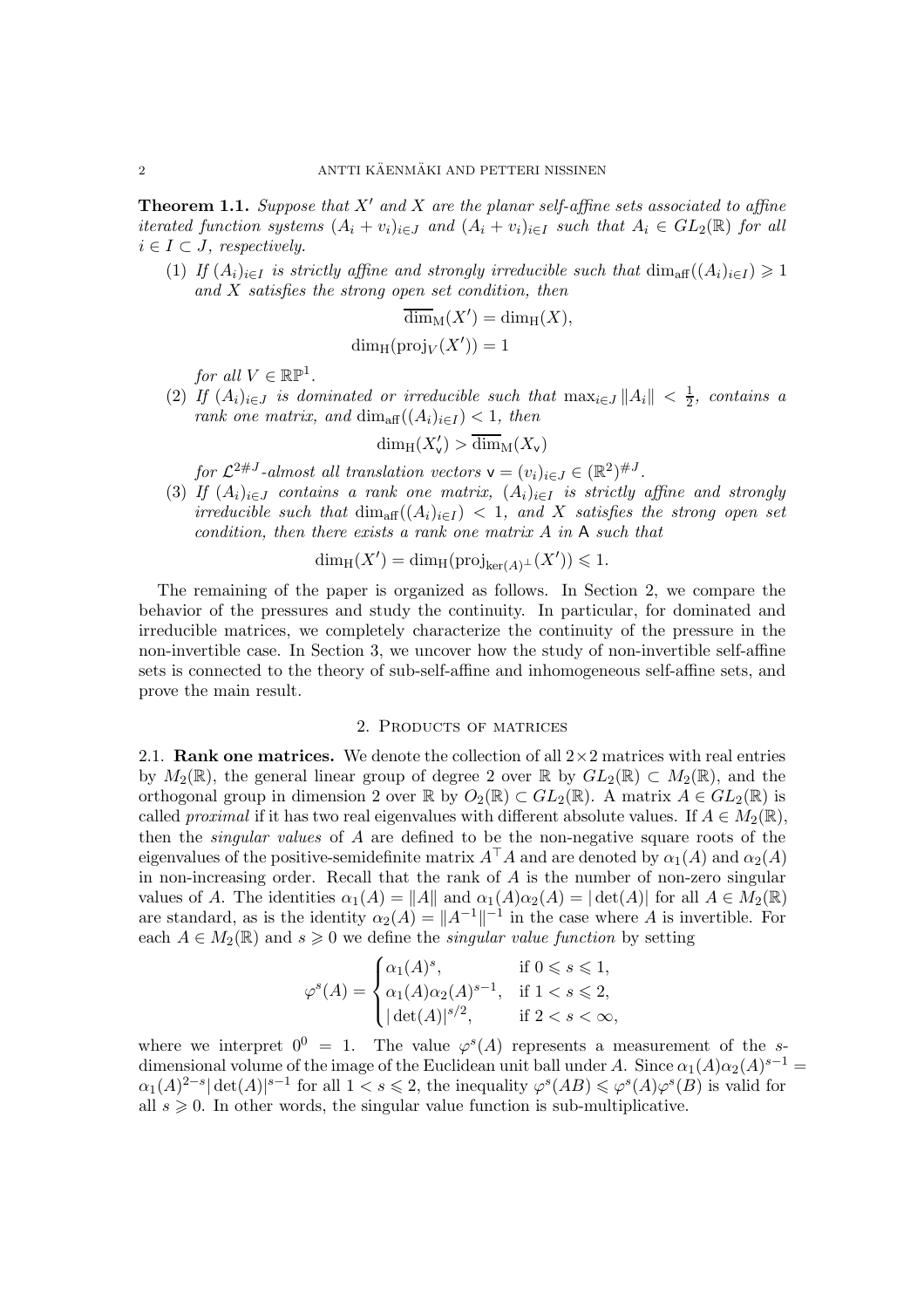Note that if  $A \in M_2(\mathbb{R})$  has rank one, then  $\varphi^s(A) = 0$  for all  $s > 1$ . Recalling that A has rank zero if and only if A is the zero matrix, we see that  $\varphi^{s}(A) = 0$  for all  $s > 0$ . Let us next recall that rank one matrices are projections. Let  $\mathbb{RP}^1$  be the real projective line, that is, the set of all lines through the origin in  $\mathbb{R}^2$ . If  $V, W \in \mathbb{RP}^1$ , then the projection  $proj_V^W: \mathbb{R}^2 \to V$  is the linear map such that  $proj_V^W|_V = Id|_V$  and  $ker(proj_V^W) = W$ . Furthermore, the *orthogonal projection*  $\text{proj}_{V}^{V^{\perp}}$  onto the subspace V is denoted by  $\text{proj}_{V}$ . The following lemma is well-known. But, as the proof is short, we provide the reader with full details.

<span id="page-2-0"></span>**Lemma 2.1.** A matrix  $A \in M_2(\mathbb{R})$  has rank one if and only if there exist  $v, w \in$  $\mathbb{R}^2 \setminus \{(0,0)\}\$  such that  $A = vw^\top$ . In this case,

$$
A = \begin{cases} \langle v, w \rangle \operatorname{proj}_{\operatorname{im}(A)}^{\ker(A)}, & \text{if } A \text{ is not nilpotent,} \\ |v||w|R \operatorname{proj}_{\ker(A)^{\perp}}, & \text{if } A \text{ is nilpotent,} \end{cases}
$$

where  $R \in O_2(\mathbb{R})$  is a rotation by an angle  $\pi/2$ . In particular,  $A(X)$  is bi-Lipschitz equivalent to  $\text{proj}_{\text{ker}(A)^{\perp}}(X)$  for all  $X \subset \mathbb{R}^2$ .

*Proof.* Let us first prove the characterization of rank one matrices. If  $A = vw^{\top}$  for some  $v, w \in \mathbb{R}^2 \setminus \{(0,0)\},\$  then  $Ax = vw^{\top}x = \langle w, x \rangle v$  for all  $x \in \mathbb{R}^2$ . Therefore, A maps every x to a scalar multiple of v, rank $(A) = 1$ , and  $\text{im}(A) = \text{span}(v)$ . If  $x \in \text{span}(w)^{\perp}$ , then  $Ax = vw^{\top}x = \langle w, x \rangle v = 0$  and  $\text{ker}(A) = \text{span}(w)^{\perp}$ . Conversely, if  $\text{rank}(A) = 1$ , then there is  $v \in \mathbb{R}^2 \setminus \{(0,0)\}$  such that Ax is a scalar multiple of v for all  $x \in \mathbb{R}^2$ . In particular, this is true when  $x = (1,0)$  and  $x = (0,1)$ . That is, there are  $w_1, w_2 \in \mathbb{R} \setminus \{0\}$ such that  $A(1,0) = w_1v$  and  $A(0,1) = w_2v$ . In other words,

$$
A = \begin{pmatrix} w_1v_1 & w_2v_1 \\ w_1v_2 & w_2v_2 \end{pmatrix} = vw^\top,
$$

where  $w = (w_1, w_2) \in \mathbb{R}^2 \setminus \{(0, 0)\}.$ 

Let us then show that a rank one matrix  $A$  is a projection. If  $A$  is not nilpotent, then  $\text{span}(v) = \text{im}(A) \neq \text{ker}(A) = \text{span}(w)$ <sup> $\perp$ </sup>. Since  $Ax = vw^{\top}x = \langle x, w \rangle v$  and it is easy to see that

$$
\mathrm{proj}_{\mathrm{im}(A)}^{\mathrm{ker}(A)}(x) = \frac{\langle x, w \rangle}{\langle v, w \rangle} v = \frac{1}{\langle v, w \rangle} A x
$$

for all  $x \in \mathbb{R}^2$ , we have shown the first case. If A is nilpotent, then  $\text{span}(v) = \text{im}(A) =$  $\ker(A) = \text{span}(w)^{\perp}$ . Since  $Rw/|w| = v/|v|$ , where  $R \in O_2(\mathbb{R})$  is a rotation by an angle  $\pi/2$ , we have

$$
\mathrm{proj}_{\ker(A)^{\perp}}(x) = \mathrm{proj}_{\mathrm{span}(w)}(x) = \frac{\langle x, w \rangle}{|w|^2} w = \frac{\langle x, w \rangle}{|v||w|} R^{-1} v
$$

and hence,

$$
R \operatorname{proj}_{\ker(A)^{\perp}}(x) = \frac{\langle x, w \rangle}{|v||w|} v = \frac{1}{|v||w|} Ax
$$

as claimed.

Since the last claim follows immediately from the the fact that a rank one matrix is a projection, we have finished the proof.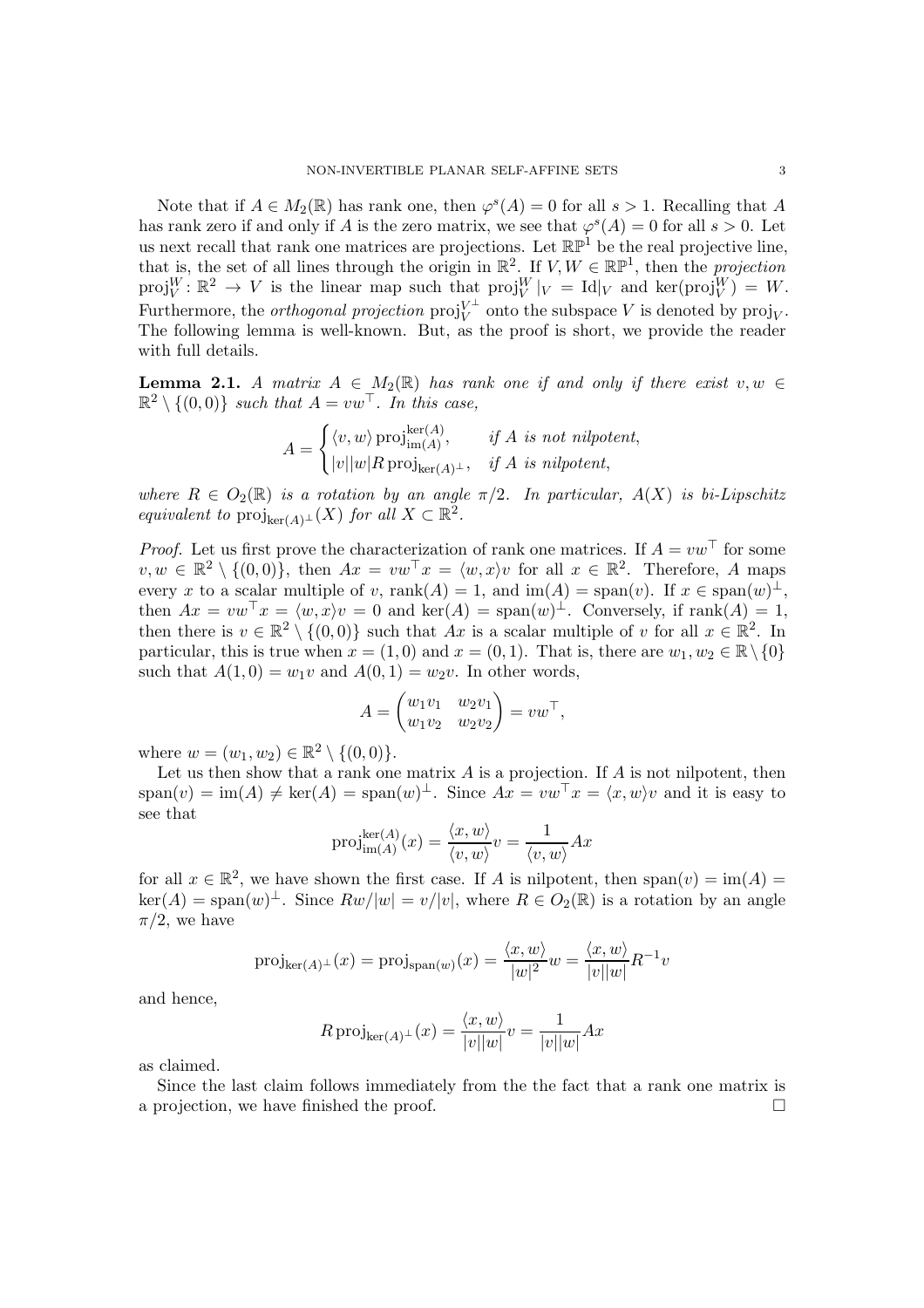2.2. Pressure. Let J be a finite set and  $A = (A_i)_{i \in J} \in M_2(\mathbb{R})^J$  be a tuple of matrices. We say that A is *irreducible* if there does not exist  $V \in \mathbb{RP}^1$  such that  $A_i V \subset V$  for all  $i \in J$ ; otherwise A is *reducible*. Note that the irreducibility is equivalent to the property that the matrices in A do not have a common eigenvector. Therefore, A is reducible if and only if the matrices in A can simultaneously be presented (in some coordinate system) as upper triangular matrices. The tuple A is *strongly irreducible* if there does not exist a finite set  $\mathcal{V} \subset \mathbb{RP}^1$  such that  $A_i \mathcal{V} = \mathcal{V}$  for all  $i \in J$ .

We call a proper subset  $C \subset \mathbb{RP}^1$  a *multicone* if it is a finite union of closed nontrivial projective intervals. We say that A is *dominated* if each matrix  $A_i$  is non-zero and there exists a multicone  $\mathcal{C} \subset \mathbb{RP}^1$  such that  $A_i \mathcal{C} \subset \mathcal{C}^o$  for all  $i \in J$ , where  $\mathcal{C}^o$  is the interior of C. Conversely, if a multicone  $\mathcal{C} \subset \mathbb{RP}^1$  satisfies such a condition, then we say that C is a *strongly invariant multicone* for A. For example, the first quadrant is strongly invariant for any tuple of positive matrices. Note that a dominated tuple is not necessarily irreducible and vice versa. If  $A \in GL_2(\mathbb{R})^J$  is dominated and irreducible, then, by [\[3,](#page-14-1) Lemma 2.10], A is strongly irreducible.

We let  $J^*$  denote the set of all finite words  $\{\varnothing\} \cup \bigcup_{n\in\mathbb{N}} J^n$ , where  $\varnothing$  satisfies  $\varnothing$  i  $i\varnothing = i$  for all  $i \in J^*$ . For notational convenience, we set  $J^0 = {\varnothing}$ . The set  $J^{\mathbb{N}}$ is the collection of all infinite words. We define the *left shift*  $\sigma: J^{\mathbb{N}} \to J^{\mathbb{N}}$  by setting  $\sigma \mathbf{i} = i_2 i_3 \cdots$  for all  $\mathbf{i} = i_1 i_2 \cdots \in J^{\mathbb{N}}$ . The concatenation of two words  $\mathbf{i} \in J^*$  and  $j \in J^* \cup J^{\mathbb{N}}$  is denoted by  $\mathbf{i} j \in J^* \cup J^{\mathbb{N}}$  and the length of  $\mathbf{i} \in J^* \cup J^{\mathbb{N}}$  is denoted by  $|\mathbf{i}|$ . If  $j \in J^* \cup J^{\mathbb{N}}$  and  $1 \leqslant n < |j|$ , then we define  $j \mid n \leqslant n$  to be the unique word  $i \in J^n$  for which ik = j for some  $k \in J^* \cup J^{\mathbb{N}}$ . Furthermore, if  $i \in J^n$  for some  $n \in \mathbb{N}$ , then we set  $[i] = \{j \in J^{\mathbb{N}} : j|_{n} = i\}.$  The set [i] is called a *cylinder set*. We write  $A_i = A_{i_1} \cdots A_{i_n}$ for all  $\mathbf{i} = i_1 \cdots i_n \in J^n$  and  $n \in \mathbb{N}$ . We say that  $A \in GL_2(\mathbb{R})^J$  is *strictly affine* if there is  $i \in I^*$  such that  $A_i$  is proximal. Recall that  $A \in GL_2(\mathbb{R})$  is proximal if it has two real eigenvalues with different absolute values. By [\[2,](#page-14-2) Corollary 2.4], a dominated tuple in  $GL_2(\mathbb{R})^J$  is strictly affine.

If  $\Gamma \subset J^{\mathbb{N}}$  is a non-empty compact set such that  $\sigma(\Gamma) \subset \Gamma$ , then we define  $\Gamma_n =$  $\{\mathbf{i}|_n \in J^n : \mathbf{i} \in \Gamma\}$  and  $\Gamma_* = \bigcup_{n \in \mathbb{N}} \Gamma_n$ . We keep denoting  $(I^{\mathbb{N}})_n$  and  $(I^{\mathbb{N}})_*$  by  $I^n$  and  $I^*$ , respectively, for all  $I \subset J$  and  $n \in \mathbb{N}$ . Given a tuple  $A = (A_i)_{i \in J} \in M_2(\mathbb{R})^J$  of matrices, we define for each such  $\Gamma \subset J^{\mathbb{N}}$  and  $s \geq 0$  the *pressure* by setting

$$
P(\Gamma, \mathsf{A}, s) = \lim_{n \to \infty} \frac{1}{n} \log \sum_{\mathbf{i} \in \Gamma_n} \varphi^s(A_\mathbf{i}) = \inf_{n \in \mathbb{N}} \frac{1}{n} \log \sum_{\mathbf{i} \in \Gamma_n} \varphi^s(A_\mathbf{i}) \in [-\infty, \infty).
$$

The assumption  $\sigma(\Gamma) \subset \Gamma$  guarantees that if  $i \in J^m$  and  $j \in J^n$  such that  $i, j \in \Gamma_{m+n}$ , then  $i \in \Gamma_m$  and  $j \in \Gamma_n$ . Therefore, as the singular value function is sub-multiplicative, the sequence  $(\log \sum_{i \in \Gamma_n} \varphi^s(A_i))_{n \in \mathbb{N}}$  is sub-additive and hence, the limit above exists or is  $-\infty$  by Fekete's lemma.

Let A be a tuple of strictly contractive matrices and  $\Gamma \subset J^{\mathbb{N}}$  be a non-empty compact set such that  $\sigma(\Gamma) \subset \Gamma$ . Since  $\varphi^{s}(A_i) \leq \varphi^{t}(A_i) \max_{k \in J} ||A_k||^{(s-t)}$  for all  $i \in J$ , we see that  $P(\Gamma, \mathsf{A}, s) \leq P(\Gamma, \mathsf{A}, t) + (s - t) \log \max_{k \in J} ||A_k||$  for all  $s > t \geq 0$ . Since A consists only of strictly contractive matrices, we have  $\max_{k \in J} ||A_k|| < 1$  and hence, the pressure  $P(\Gamma, A, s)$  is strictly decreasing as a function of s whenever it is finite. Notice also that  $P(\Gamma, \mathsf{A}, 0) = \lim_{n \to \infty} \frac{1}{n}$  $\frac{1}{n}\log \#\Gamma_n \geq 0$  and  $\lim_{s\to\infty} P(\Gamma,\mathsf{A},s) = -\infty$ . In this case, we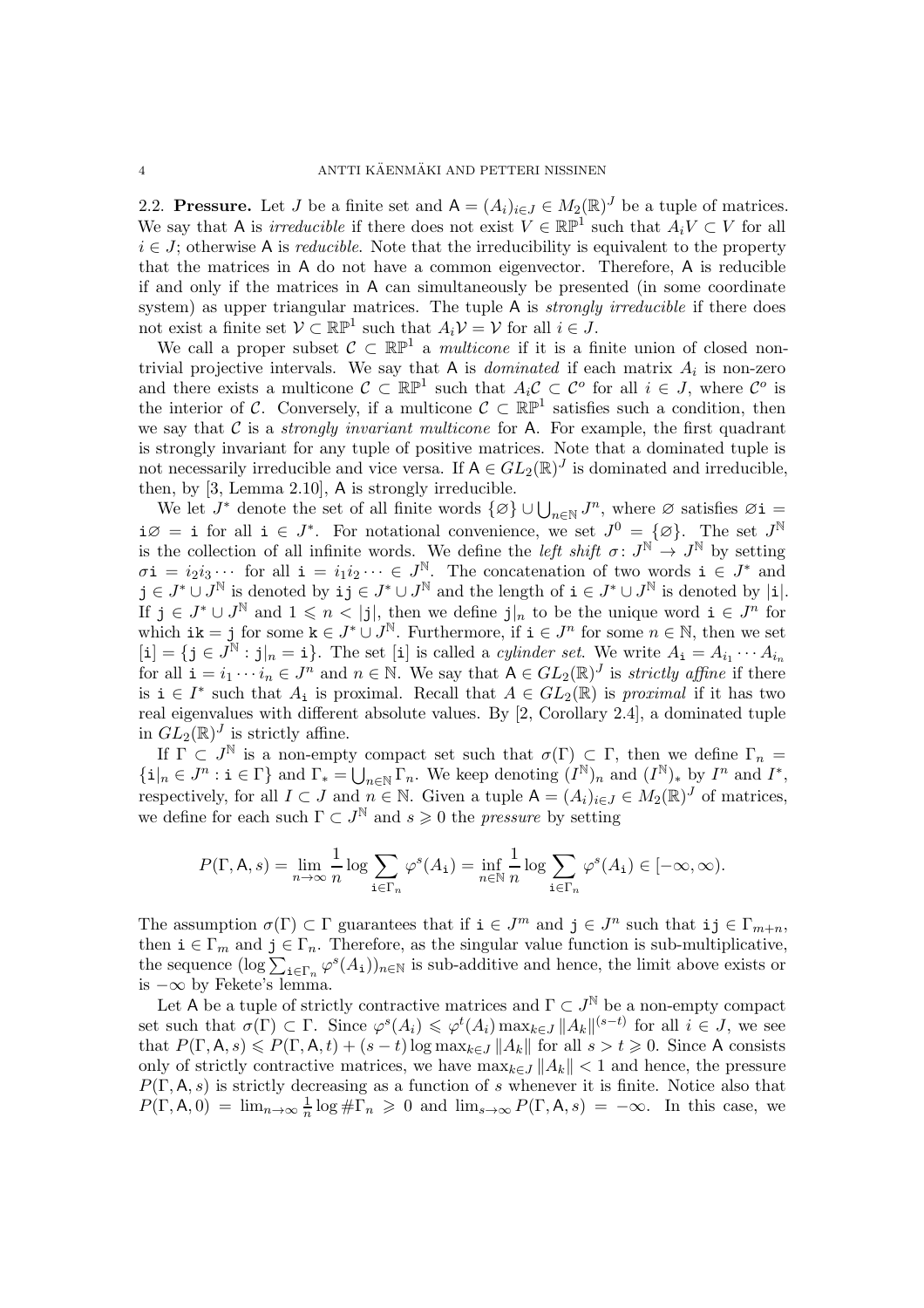define the affinity dimension by setting

$$
\dim_{\text{aff}}(\Gamma, \mathsf{A}) = \inf\{s \geqslant 0: P(\Gamma, \mathsf{A}, s) \leqslant 0\}.
$$

Notice that if the pressure  $s \mapsto P(\Gamma, A, s)$  is continuous at  $s_0 = \dim_{\text{aff}}(\Gamma, A)$ , then  $P(\Gamma, A, s_0) = 0.$ 

We are interested in the properties of the pressure

$$
P(\mathsf{A},s) = P(J^{\mathbb{N}}, \mathsf{A},s)
$$

as a function of s and the affinity dimension  $\dim_{\text{aff}}(A) = \dim_{\text{aff}}(J^{\mathbb{N}}, A)$ . To that end, let us introduce some further notation. Let  $I = \{i \in J : A_i \text{ is invertible}\}\.$  In this case, we trivially have that

$$
I^{\mathbb{N}} = \{ \mathbf{i} \in J^{\mathbb{N}} : A_{\mathbf{i}|n} \text{ is invertible for all } n \in \mathbb{N} \}
$$

is a compact subset of  $J^{\mathbb{N}}$  and satisfies  $\sigma(I^{\mathbb{N}}) = I^{\mathbb{N}}$ . Therefore, the pressure  $P(I^{\mathbb{N}}, \mathsf{A}, s)$ is well-defined for all  $s \geqslant 0$ . We also define

$$
\Sigma = \{ \mathbf{i} \in J^{\mathbb{N}} : A_{\mathbf{i}|_n} \text{ is non-zero for all } n \in \mathbb{N} \}.
$$

It is easy to see that  $\Sigma$  is a compact subset of  $J^{\mathbb{N}}$  and satisfies  $\sigma(\Sigma) \subset \Sigma$ . Indeed, if  $j \in \sigma(\Sigma)$ , then there is  $i \in \Sigma$  such that  $j = \sigma i$  and  $A_{i|n} \neq 0$  for all  $n \in \mathbb{N}$ . As clearly  $A_{\sigma i|n} \neq 0$  for all  $n \in \mathbb{N}$ , we see that  $j = \sigma i \in \Sigma$  as claimed. Hence, also the pressure  $P(\Sigma, \mathsf{A}, s)$  is well-defined for all  $s \geq 0$ . Observe that the inclusion  $\sigma(\Sigma) \subset \Sigma$  can be strict: if  $J = \{0, 1\}$  and

$$
A_0 = \begin{pmatrix} 0 & 1 \\ 0 & 0 \end{pmatrix}, \qquad A_1 = \begin{pmatrix} 0 & 0 \\ 0 & 1 \end{pmatrix},
$$

then  $\Sigma = \{0111 \cdots, 111 \cdots\}$  and  $\sigma(\Sigma) = \{111 \cdots\}$ .

<span id="page-4-0"></span>**Lemma 2.2.** If  $A = (A_i)_{i \in J} \in M_2(\mathbb{R})^J$ , then

$$
P(\mathsf{A}, s) = \begin{cases} \log \#J, & \text{if } s = 0, \\ P(\Sigma, \mathsf{A}, s), & \text{if } 0 < s \le 1, \\ P(I^{\mathbb{N}}, \mathsf{A}, s), & \text{if } 1 < s < \infty. \end{cases}
$$

Furthermore, the function  $s \mapsto P(A, s)$  is uniformly continuous on  $(0, \infty) \setminus \{1\}$  whenever it is finite.

*Proof.* Recall first that  $\varphi^{s}(A) = \alpha_1(A)^s = ||A||^s$  for all  $0 \le s \le 1$ . Therefore, as we interpreted  $0^0 = 1$ , we have

$$
P(\mathsf{A}, 0) = \lim_{n \to \infty} \frac{1}{n} \log \sum_{\mathbf{i} \in J^n} \|A_{\mathbf{i}}\|^0 = \log \# J.
$$

Since  $\alpha_1(A) > 0$  if and only if  $A \in M_2(\mathbb{R})$  is non-zero, we see that for each  $0 < s \leq 1$ the singular value satisfies  $\varphi^{s}(A_1) = ||A_1||^{s} > 0$  if and only if  $i \in \Sigma_*$ . Therefore,  $P(A, s) = P(\Sigma, A, s)$  for all  $0 < s \le 1$  and, by [\[18,](#page-15-1) proof of Lemma 2.1], the function  $s \mapsto P(A, s)$  is uniformly continuous on  $(0, 1)$  whenever it is finite. Furthermore, since  $\alpha_2(A) > 0$  if and only if  $A \in GL_2(\mathbb{R})$ , we have  $\varphi^s(A_i) > 0$  if and only if  $i \in I^*$  whenever  $1 < s < \infty$ . This shows that  $P(A, s) = P(I^{\mathbb{N}}, A, s)$  for all  $1 < s < \infty$  and, by [\[18,](#page-15-1) Lemma 2.1], the function  $s \mapsto P(A, s)$  is uniformly continuous on  $(1, \infty)$  whenever it is finite.  $\square$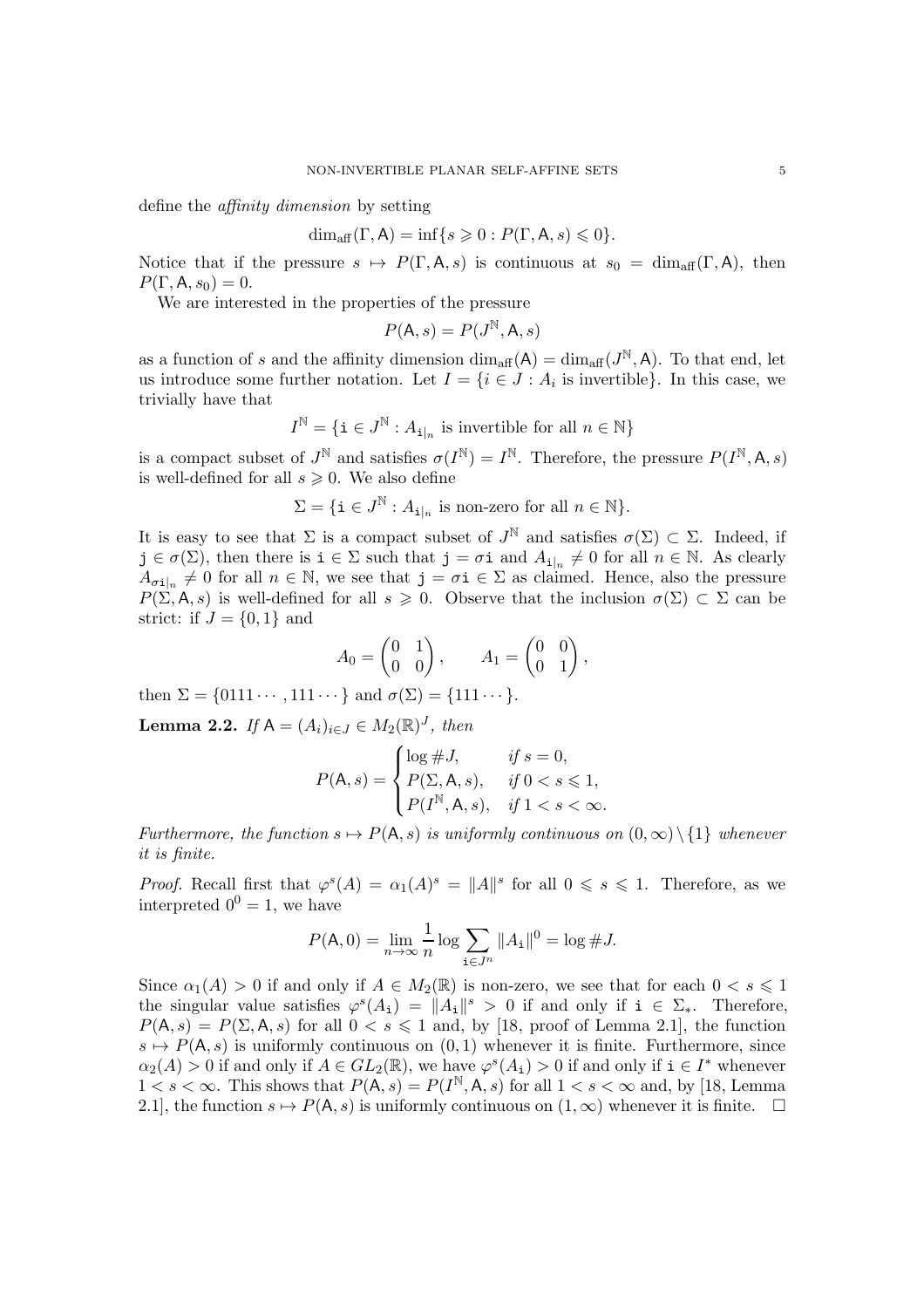The following lemma characterizes the continuity of the function  $s \mapsto P(A, s)$  at 0.

<span id="page-5-2"></span>**Lemma 2.3.** If  $A = (A_i)_{i \in J} \in M_2(\mathbb{R})^J$ , then the function  $s \mapsto P(A, s)$  is rightcontinuous at 0 if and only if the semigroup  $\{A_i : i \in J^*\}$  does not contain rank zero matrices.

*Proof.* If the semigroup  $\{A_i : i \in J^*\}$  does not contain rank zero matrices, then  $\Sigma = J^{\mathbb{N}}$ and the right-continuity at 0 is guaranteed by [\[18,](#page-15-1) proof of Lemma 2.1].

If  $A_i$  has rank zero for some  $i \in J^n$  and  $n \in \mathbb{N}$ , then clearly  $\#\Sigma_n \leq \#J^n = (\#J)^n$ . Fix  $0 < s \leq 1$  and notice that Lemma [2.2](#page-4-0) implies

$$
P(\mathsf{A}, s) \leqslant \frac{1}{n} \log \sum_{\mathbf{i} \in \Sigma_n} \|A_{\mathbf{i}}\|^s
$$

and

$$
\lim_{s\downarrow 0} P(\mathsf{A},s) \leqslant \frac{1}{n}\log\#\Sigma_n < \frac{1}{n}\log\#\mathcal{J}^n = P(\mathsf{A},0),
$$

where the limit exists by the uniform continuity on  $(0, 1)$ . In particular, the function  $s \mapsto P(A, s)$  is not right-continuous at 0.

The possible discontinuity at 1 has already been observed by Feng and Shmerkin [\[12,](#page-14-3) Remark 1.1. In their example, the pressure is not finite when  $s > 1$ , but it is easy to see that this is not a necessity. If  $J = \{0, 1\}$  and

$$
A_0 = \begin{pmatrix} 1 & 0 \\ 0 & 0 \end{pmatrix}, \qquad A_1 = \begin{pmatrix} 1 & 0 \\ 0 & 1 \end{pmatrix},
$$

then, by Lemma [2.2,](#page-4-0) for  $A = (A_0, A_1) \in M_2(\mathbb{R})^J$  we have  $P(A, 1) = \log 2$  and  $P(A, s) = 0$ for all  $s > 1$ . The continuity of the function  $s \mapsto P(A, s)$  at 1 will be characterized for dominated and irreducible tuples in Lemma [2.10.](#page-9-0)

Let us next determine when the pressure is finite. For that, we need the following definition. Given a tuple  $A = (A_i)_{i \in J} \in M_2(\mathbb{R})^J$  of matrices, we define the joint spectral radius by setting

$$
\varrho(\mathsf{A}) = \lim_{n \to \infty} \max_{\mathbf{i} \in J^n} \|A_{\mathbf{i}}\|^{1/n}.
$$

As the operator norm is sub-multiplicative, the sequence  $(\log \max_{i \in J^n} \|A_i\|)_{n \in \mathbb{N}}$  is subadditive and hence, the limit above exists by Fekete's lemma.

<span id="page-5-0"></span>**Lemma 2.4.** If  $A = (A_i)_{i \in J} \in M_2(\mathbb{R})^J$  is dominated or irreducible, then  $\varrho(A) > 0$ .

*Proof.* Let us first assume that A is dominated and  $C \subset \mathbb{RP}^1$  is a strongly invariant multicone for A. Since there exists a multicone  $\mathcal{C}_0 \subset \mathbb{RP}^1$  such that  $\bigcup_{i \in J^n} A_i \mathcal{C} \subset$  $\bigcup_{i\in J}A_i\mathcal{C}\subset\mathcal{C}_0\subset\mathcal{C}^o$  for all  $n\in\mathbb{N}$ , we find, by applying [\[6,](#page-14-4) Lemma 2.2], a constant  $\kappa>0$ such that

<span id="page-5-1"></span>
$$
||A_{\mathbf{i}}|V|| \geqslant \kappa ||A_{\mathbf{i}}|| \tag{2.1}
$$

for all  $V \in \mathcal{C}_0$  and  $i \in J^*$ . It follows that if  $V \in \mathcal{C}_0$ , then  $A_j V \in \mathcal{C}_0$  and  $||A_i A_j|| \geq$  $||A_iA_j|V|| = ||A_i|A_jV|| ||A_j|V|| \ge \kappa^2 ||A_i|| ||A_j||$  for all  $i, j \in J^*$ . Therefore,

$$
\varrho(\mathsf{A}) \geq \liminf_{n \to \infty} \max_{i_1 \cdots i_n \in J^n} \kappa^{2(n-1)/n} \|A_{i_1}\|^{1/n} \cdots \|A_{i_n}\|^{1/n} \geq \kappa^2 \min_{j \in J} \|A_j\| > 0
$$

as claimed.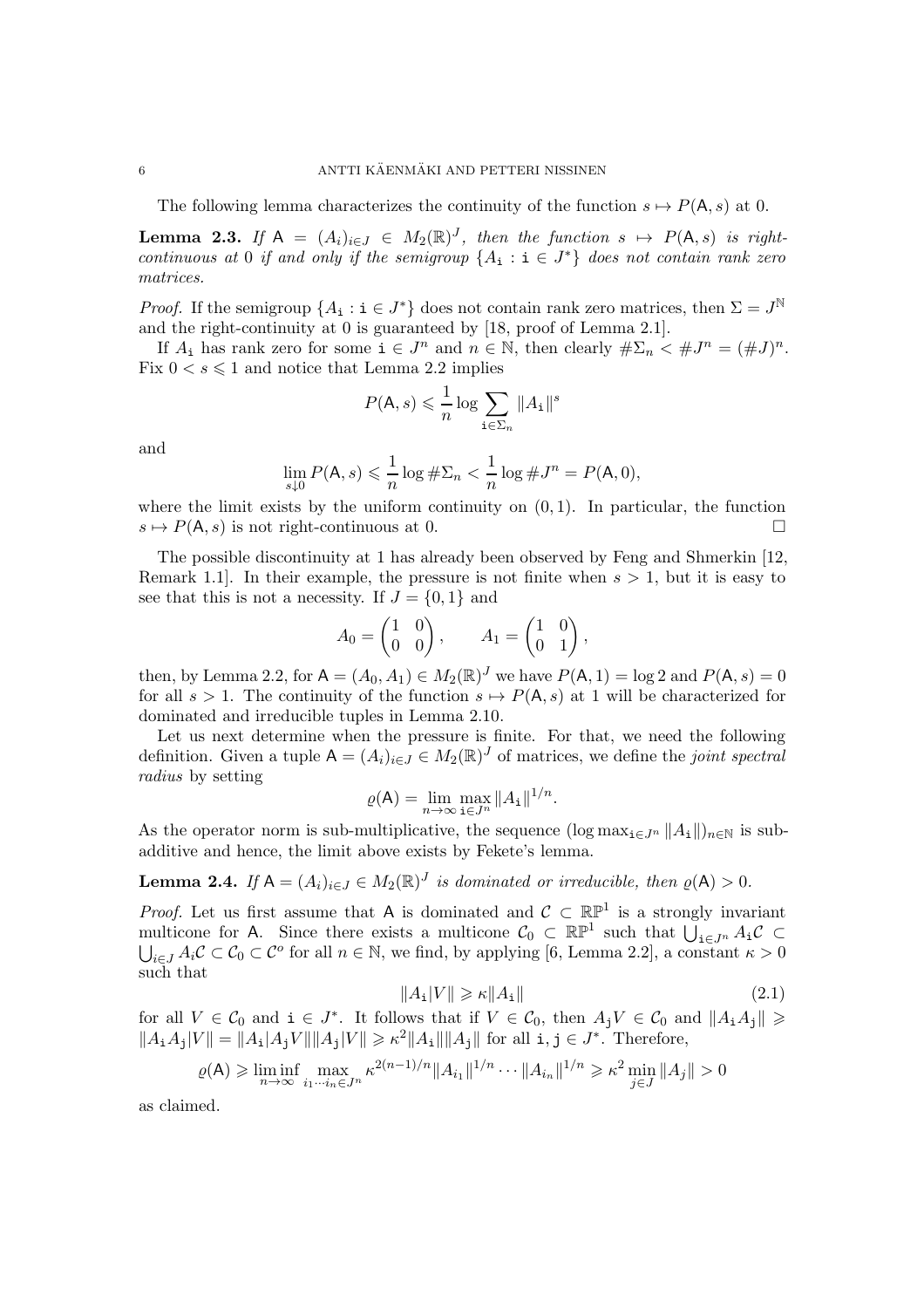Although the proof in the irreducible case can be found in [\[15,](#page-14-5) Lemma 2.2], we present the full details for the convenience of the reader. Denote the unit circle by  $S^1$  and suppose that for each  $k \in \mathbb{N}$  there is  $x_k \in S^1$  such that for every  $i \in J$  we have  $|A_i x_k| < \frac{1}{k}$  $\frac{1}{k}$ . By the compactness of  $S^1$ , there is  $x \in S^1$  such that  $|A_ix| = 0$  for all  $i \in J$ . Choosing  $V = \text{span}(x) \in \mathbb{RP}^1$ , we see that  $A_i V = \{(0,0)\} \subset V$  for all  $i \in J$  and A is reducible.

It follows that there is  $\delta > 0$  such that for every  $x \in S^1$  there exists  $i \in J$  for which  $|A_ix|\geq \delta$ . Let us next apply this inductively. Fix  $x_0 \in S^1$  and choose  $i_1 \in J$  such that  $|A_{i_1}x_0| \geq \delta$ . Write  $x_1 = A_{i_1}x_0$  and choose  $i_2 \in J$  such that  $|A_{i_2}\frac{x_1}{|x_1|}$  $\frac{x_1}{|x_1|} \geq \delta$  whence  $|A_{i_2}A_{i_1}x_0|=|A_{i_2}x_1|\geqslant \delta|x_1|=\delta|A_{i_1}x_0|\geqslant \delta^2$ . Continuing in this manner, we find for each  $n \in \mathbb{N}$  a word  $\mathbf{i}_n \in J^n$  such that  $||A_{\mathbf{i}_n}|| \geqslant |A_{\mathbf{i}_n} x_0| \geqslant \delta^n$ . Hence,

$$
\varrho(\mathsf{A}) \geqslant \liminf_{n \to \infty} \|A_{\mathtt{i}_n}\|^{1/n} \geqslant \delta > 0
$$

as wished.  $\square$ 

The following two lemmas characterize the finiteness of the pressure.

<span id="page-6-4"></span><span id="page-6-1"></span>**Lemma 2.5.** If  $A = (A_i)_{i \in J} \in M_2(\mathbb{R})^J$  satisfies  $\max_{i \in J} ||A_i|| < 1$ , then the following four conditions are equivalent:

- <span id="page-6-0"></span>(1)  $P(A, s) > -\infty$  for all  $0 \le s \le 1$ ,
- <span id="page-6-3"></span>(2)  $\lim_{s\downarrow 0} P(A, s) > -\infty$ ,
- <span id="page-6-2"></span>(3) there does not exist  $n \in \mathbb{N}$  such that  $A_i = 0$  for all  $i \in J^n$ ,
- (4) there exists  $j \in J^{\mathbb{N}}$  such that  $A_{j|n} \neq 0$  for all  $n \in \mathbb{N}$ .

Furthermore, all of these conditions hold if A is dominated or irreducible.

*Proof.* Notice that the limit in [\(2\)](#page-6-0) exists by Lemma [2.2](#page-4-0) and the implications  $(1) \Rightarrow (2)$  $(1) \Rightarrow (2)$ and [\(4\)](#page-6-2)  $\Rightarrow$  [\(3\)](#page-6-3) are trivial. Let us first show the implication [\(2\)](#page-6-0)  $\Rightarrow$  [\(3\)](#page-6-3). If (3) does not hold, then there exists  $n_0 \in \mathbb{N}$  such that  $A_i = 0$  for all  $i \in J^{n_0}$ . Since now  $||A_i|| = 0$  for all  $i \in J^n$  and  $n \ge n_0$ , we see that  $P(A, s) = -\infty$  for all  $s > 0$  and [\(2\)](#page-6-0) cannot hold.

Let us then show the implication [\(3\)](#page-6-3)  $\Rightarrow$  [\(4\)](#page-6-2). If [\(4\)](#page-6-2) does not hold, then for every  $j \in J^{\mathbb{N}}$  there is  $n(j) \in \mathbb{N}$  such that  $A_{j|_{n(j)}} = 0$ . By compactness of  $J^{\mathbb{N}}$ , there exist  $M \in \mathbb{N}$  and  $j_1, \ldots, j_M \in J^{\mathbb{N}}$  such that  $\{[j_i]_{n(j_i)}\}_{i=1}^M$  still covers  $J^{\mathbb{N}}$ . Choosing  $n =$  $\max_{i\in\{1,\ldots,M\}} n(j_i)$ , we see that for every  $i \in J^n$  there is  $i \in \{1,\ldots,M\}$  such that  $A_{\mathbf{i}} = A_{\mathbf{j}_i|_{n(j_i)}} A_{\sigma^{n(j_i)}\mathbf{i}} = 0$  and [\(3\)](#page-6-3) cannot hold.

Since A is a tuple of strictly contractive matrices, the function  $s \mapsto P(A, s)$  is strictly decreasing whenever it is finite. Therefore, we have  $P(A, s) \geqslant P(A, 1) \geqslant \log \varrho(A)$  for all  $0 \le s \le 1$  and hence,  $\rho(A) > 0$  implies the condition [\(1\)](#page-6-1). Therefore, to conclude the proof, it suffices to show that the condition [\(3\)](#page-6-3) implies  $\rho(A) > 0$  and also verify  $\rho(A) > 0$ when A is dominated or irreducible. While the latter is immediately assured by Lemma [2.4,](#page-5-0) we also see that to prove the former, we may assume that A is reducible. This means that, after possibly a change of basis, the matrices  $A_i$  in A are of the form

$$
A_i = \begin{pmatrix} a_i & b_i \\ 0 & c_i \end{pmatrix}
$$

for all  $i \in J$ . Since  $A_i(1,0) = a_i(1,0)$  and  $A_i(\frac{b_i}{c_i-1})$  $\frac{b_i}{c_i - a_i}, 1) = c_i(\frac{b_i}{c_i - a_i})$  $\frac{b_i}{c_i - a_i}$ , 1) when  $a_i \neq c_i$ , we see that  $\max\{|a_i|, |c_i|\} \leq \|A_i\|$  for all  $i \in J$ . As the product of upper triangular matrices is upper triangular with diagonal entries obtained as products of the corresponding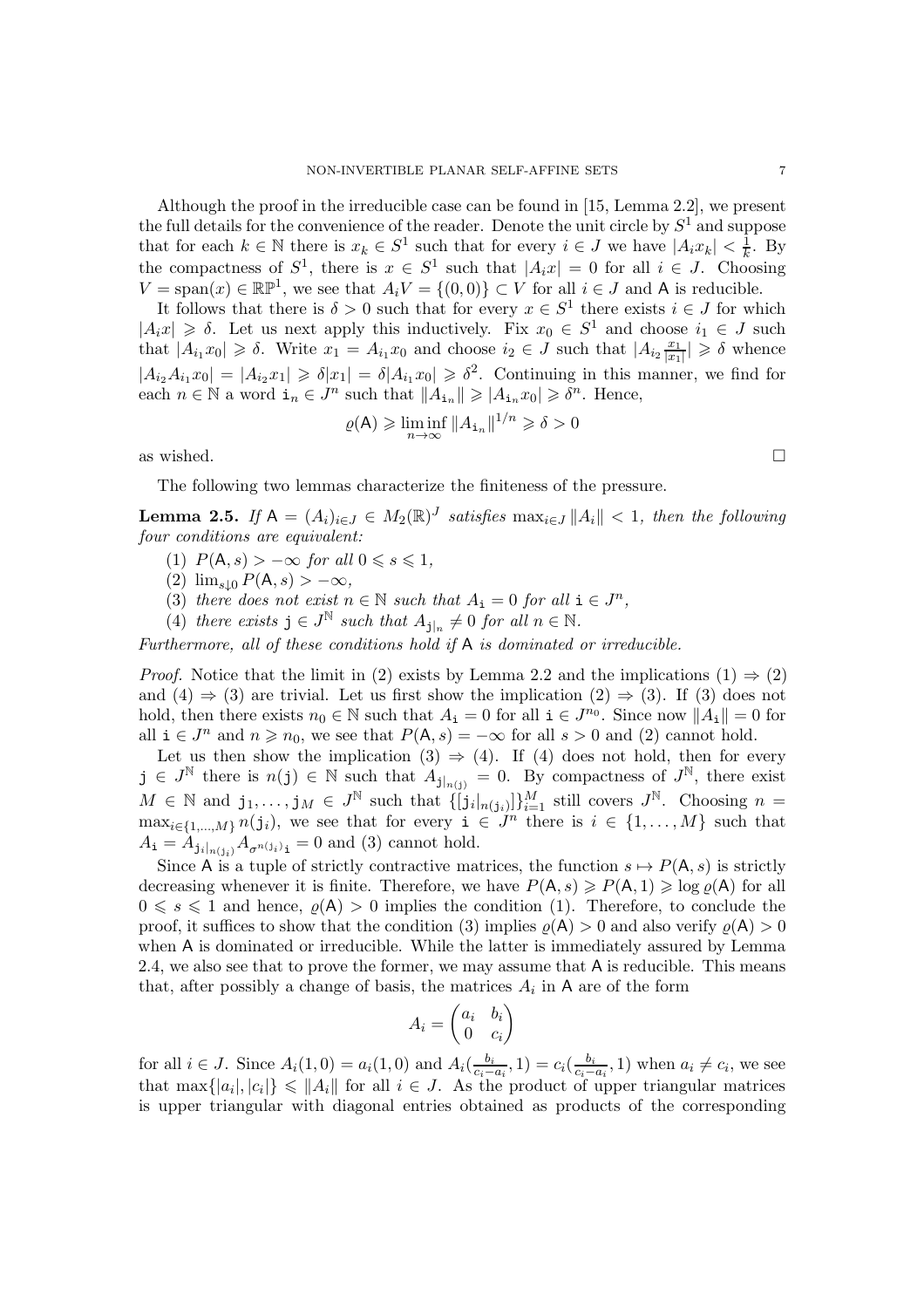diagonal entries, we also have  $\max\{|a_{i_1}\cdots a_{i_n}|, |c_{i_1}\cdots c_{i_n}|\}\leqslant ||A_{\mathbf{i}}||$  for all  $\mathbf{i}=i_1\cdots i_n\in$  $J^n$  and  $n \in \mathbb{N}$ . Therefore, if  $\varrho(A) = 0$ , then

$$
\max_{i \in J} |a_i| = \lim_{n \to \infty} \max_{i_1 \cdots i_n \in J^n} |a_{i_1} \cdots a_{i_n}|^{1/n} \leqslant \varrho(\mathsf{A}) = 0
$$

and, similarly,  $\max_{i \in J} |c_i| = 0$ . In other words, the diagonal entries in all of the matrices  $A_i$  are zero. Thus,  $A_i = 0$  for all  $i \in J^2$  and [\(3\)](#page-6-3) cannot hold.

<span id="page-7-6"></span><span id="page-7-1"></span>**Lemma 2.6.** If  $A = (A_i)_{i \in J} \in M_2(\mathbb{R})^J$ , then the following five conditions are equivalent:

- <span id="page-7-2"></span>(1)  $P(I^{\mathbb{N}}, \mathsf{A}, s) > -\infty$  for all  $s \geqslant 0$ ,
- <span id="page-7-0"></span>(2)  $P(A, s) > -\infty$  for all  $s \geq 0$ ,
- <span id="page-7-3"></span>(3)  $\lim_{s\downarrow 1} P(A, s) > -\infty$ ,
- <span id="page-7-4"></span>(4) there does not exist  $n \in \mathbb{N}$  such that  $A_i$  has rank at most one for all  $i \in J^n$ ,
- (5) there exists  $j \in J$  such that  $A_j \in GL_2(\mathbb{R})$ .

*Proof.* Notice that the limit in [\(3\)](#page-7-0) exists by Lemma [2.2](#page-4-0) and the implications [\(1\)](#page-7-1)  $\Rightarrow$  [\(2\)](#page-7-2) and  $(2) \Rightarrow (3)$  $(2) \Rightarrow (3)$  are trivial. Let us first show the implication  $(3) \Rightarrow (4)$  $(3) \Rightarrow (4)$ . If  $(4)$  does not hold, then there exists  $n_0 \in \mathbb{N}$  such that  $A_i$  has rank at most one for all  $i \in J^{n_0}$ . It follows that for every  $i \in J^n$  and  $n \geq n_0$  the rank of  $A_i$  is at most one as it is bounded above by the rank of  $A_{\mathbf{i}|_{n_0}}$ . Therefore, as  $\varphi^s(A_{\mathbf{i}}) = 0$  for all  $\mathbf{i} \in J^n$ ,  $n \geq n_0$ , and  $s > 1$ , we have  $P(A, s) = -\infty$  for all  $s > 1$  and [\(3\)](#page-7-0) cannot hold.

Let us then show the implication [\(4\)](#page-7-3)  $\Rightarrow$  [\(5\)](#page-7-4). If [\(5\)](#page-7-4) does not hold, then  $A_i$  has rank at most one for all  $j \in J$ . It follows that for every  $\mathbf{i} \in J^n$  and  $n \in \mathbb{N}$  the rank of  $A_i$  is at most one and [\(4\)](#page-7-3) cannot hold.

Finally, let us show the implication [\(5\)](#page-7-4)  $\Rightarrow$  [\(1\)](#page-7-1). The condition (5) implies that  $A_{i|n} \in$  $GL_2(\mathbb{R})$  for all  $n \in \mathbb{N}$  where  $j = jj \cdots \in J^{\mathbb{N}}$ . Since  $\varphi^s(A_{j|_n}) \geqslant \alpha_2(A_{j|_n}) \geqslant \alpha_2(A_j)^n > 0$ for all  $n \in \mathbb{N}$  and  $s \geq 0$ , we see that  $P(I^{\mathbb{N}}, \mathsf{A}, s) \geq \log \alpha_2(A_j) > -\infty$  for all  $s \geq 0$  as wished.  $\square$ 

2.3. Equilibrium states. Let  $\mathcal{M}_{\sigma}(J^{\mathbb{N}})$  be the collection of all  $\sigma$ -invariant Borel probability measures on  $J^{\mathbb{N}}$ . If  $0 < s \leq 1$ , then we say that a measure  $\mu_K \in \mathcal{M}_{\sigma}(J^{\mathbb{N}})$  is s-Gibbs-type if there exists a constant  $C \geq 1$  such that

$$
C^{-1}e^{-nP(\mathbf{A},s)}\|A_\mathtt{i}\|^s\leqslant\mu_K([\mathtt{i}])\leqslant Ce^{-nP(\mathbf{A},s)}\|A_\mathtt{i}\|^s
$$

for all  $\mathbf{i} \in J^n$  and  $n \in \mathbb{N}$ .

<span id="page-7-5"></span>**Lemma 2.7.** If  $A = (A_i)_{i \in J} \in M_2(\mathbb{R})^J$  satisfies  $\max_{i \in J} ||A_i|| < 1$  and is dominated or irreducible, then for every  $0 \lt s \leq 1$  there exist a unique ergodic s-Gibbs-type measure  $\mu_K\in \mathcal{M}_\sigma(J^\mathbb{N}).$ 

*Proof.* Recall first that, by Lemma [2.5,](#page-6-4) the pressure  $P(A, s)$  is finite for all  $0 < s \leq 1$ . If A is irreducible, then the existence of the claimed measure  $\mu_K \in \mathcal{M}_{\sigma}(J^{\mathbb{N}})$  follows immediately from [\[11,](#page-14-6) Proposition 1.2]. We may thus assume that A is dominated. Fix  $0 < s \leq 1$  and notice that, by [\(2.1\)](#page-5-1), there exist  $\kappa > 0$  and a multicone  $\mathcal{C}_0 \subset \mathbb{RP}^1$  such that  $||A_1|V|| \ge \kappa ||A_1||$  for all  $V \in \mathcal{C}_0$  and  $\mathbf{i} \in J^*$ . Fixing  $V \in \mathcal{C}_0$  and defining a Hölder continuous function  $g: J^{\mathbb{N}} \to \mathbb{R}$  by setting

$$
g(\mathtt{i}) = \log ||A_{\mathtt{i}|_1} |A_{\sigma \mathtt{i}} V||^s,
$$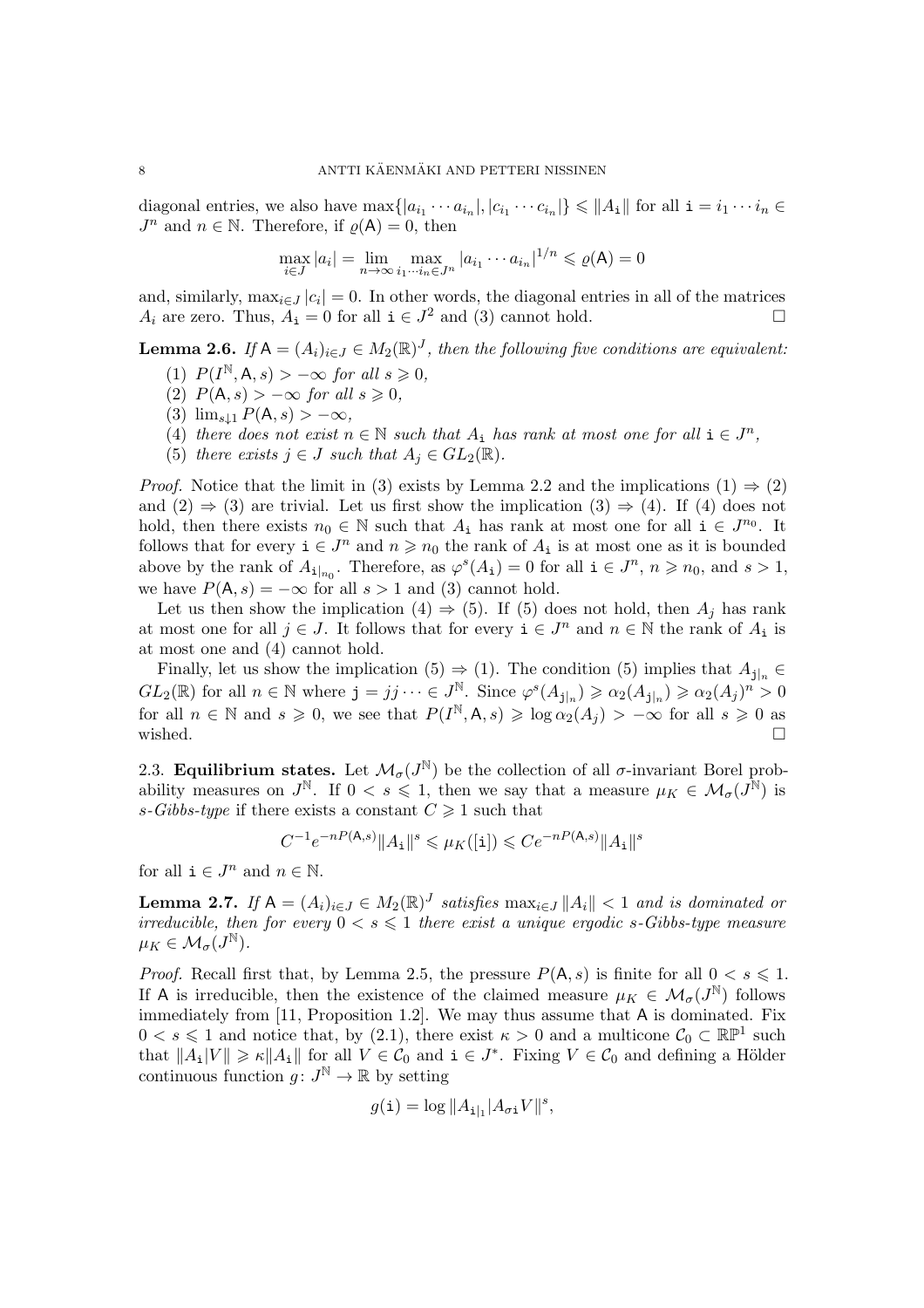we see that

$$
\log ||A_{\mathbf{i}|_n}||^s + \log \kappa^s \leq \sum_{k=0}^{n-1} g(\sigma^k \mathbf{i}) \leq \log ||A_{\mathbf{i}|_n}||^s
$$

for all  $i \in J^{\mathbb{N}}$  and  $n \in \mathbb{N}$ . By [\[8,](#page-14-7) Theorems 1.7 and 1.16], there exist an ergodic measure  $\mu_K \in \mathcal{M}_{\sigma}(J^{\mathbb{N}})$  and a constant  $C \geq 1$  such that

$$
\kappa^s C^{-1} e^{-nP(\mathbf{A},s)} \|A_\mathtt{i}\|^s \leqslant \mu_K([\mathtt{i}]) \leqslant C e^{-nP(\mathbf{A},s)} \|A_\mathtt{i}\|^s
$$

for all  $i \in J^n$  and  $n \in \mathbb{N}$ ; see also [\[3,](#page-14-1) Lemma 2.12]. The uniqueness of  $\mu_K$  is now evident as two different ergodic measures are mutually singular.  $\hfill \Box$ 

If  $A = (A_i)_{i \in J} \in M_2(\mathbb{R})^J$  is dominated, then it follows from  $(2.1)$  that  $||A_i|| \geq$  $\kappa^{2(n-1)} \|A_{i_1}\| \cdots \|A_{i_n}\| \geqslant \kappa^{2(n-1)} \min_{i \in J} \|A_i\|^n > 0$  for all  $i = i_1 \cdots i_n \in J^n$  and  $n \in \mathbb{N}$ . Hence the semigroup  ${A_i : i \in J^*}$  does not contain rank zero matrices and, by Lemma [2.3,](#page-5-2) the function  $s \mapsto P(A, s)$  is right-continuous at 0. Furthermore, as in this case  $\Sigma = J^{\mathbb{N}}$ , the s-Gibbs-type measure  $\mu_K \in \mathcal{M}_{\sigma}(J^{\mathbb{N}})$  is fully supported on  $J^{\mathbb{N}}$ . If A is irreducible, then  $\mu_K$  is supported only on  $\Sigma$ .

Given  $\mu \in \mathcal{M}_{\sigma}(\widetilde{J}^{\mathbb{N}})$  and  $A = (A_i)_{i \in J} \in M_2(\mathbb{R})^J$ , we define for each  $s \geq 0$  the *energy* by setting

$$
\Lambda(\mu, \mathsf{A}, s) = \lim_{n \to \infty} \frac{1}{n} \sum_{\mathbf{i} \in J^n} \mu([\mathbf{i}]) \log \varphi^s(A_\mathbf{i}) = \inf_{n \in \mathbb{N}} \frac{1}{n} \sum_{\mathbf{i} \in J^n} \mu([\mathbf{i}]) \log \varphi^s(A_\mathbf{i}).
$$

The limit above exists or is  $-\infty$  again by Fekete's lemma. Recall that the *entropy* of  $\mu$ is

$$
h(\mu) = -\lim_{n \to \infty} \frac{1}{n} \sum_{\mathbf{i} \in J^n} \mu([\mathbf{i}]) \log \mu([\mathbf{i}]).
$$

It is well-known that

$$
P(\mathsf{A},s) \geq h(\mu) + \Lambda(\mu,\mathsf{A},s) \tag{2.2}
$$

for all  $\mu \in \mathcal{M}_{\sigma}(J^{\mathbb{N}})$  and  $s \geqslant 0$ ; for example, see [\[18,](#page-15-1) §3]. A measure  $\mu_K \in \mathcal{M}_{\sigma}(J^{\mathbb{N}})$  is an s-equilibrium state if it satisfies

$$
P(\mathsf{A},s) = h(\mu_K) + \Lambda(\mu_K, \mathsf{A},s) > -\infty.
$$
\n(2.3)

The following lemma shows the uniqueness of the equilibrium state in dominated and irreducible cases.

<span id="page-8-0"></span>**Lemma 2.8.** If  $A = (A_i)_{i \in J} \in M_2(\mathbb{R})^J$  satisfies  $\max_{i \in J} ||A_i|| < 1$  and is dominated or irreducible, then for every  $0 < s \leq 1$  the ergodic s-Gibbs-type measure  $\mu_K \in \mathcal{M}_{\sigma}(J^{\mathbb{N}})$  is the unique s-equilibrium state.

*Proof.* Fix  $0 < s \le 1$  and let  $\mu_K \in \mathcal{M}_{\sigma}(J^{\mathbb{N}})$  be the ergodic s-Gibbs-type measure. Since, by Lemmas [2.7](#page-7-5) and [2.5,](#page-6-4)

$$
h(\mu_K) + \Lambda(\mu_K, \mathbf{A}, s) = \lim_{n \to \infty} \frac{1}{n} \sum_{\mathbf{i} \in \Sigma_n} \mu_K([\mathbf{i}]) \log \frac{\|A_{\mathbf{i}}\|^s}{\mu_K([\mathbf{i}])}
$$
  
= 
$$
\lim_{n \to \infty} \frac{1}{n} \sum_{\mathbf{i} \in \Sigma_n} \mu_K([\mathbf{i}]) \log e^{nP(\mathbf{A}, s)} = P(\mathbf{A}, s) > -\infty,
$$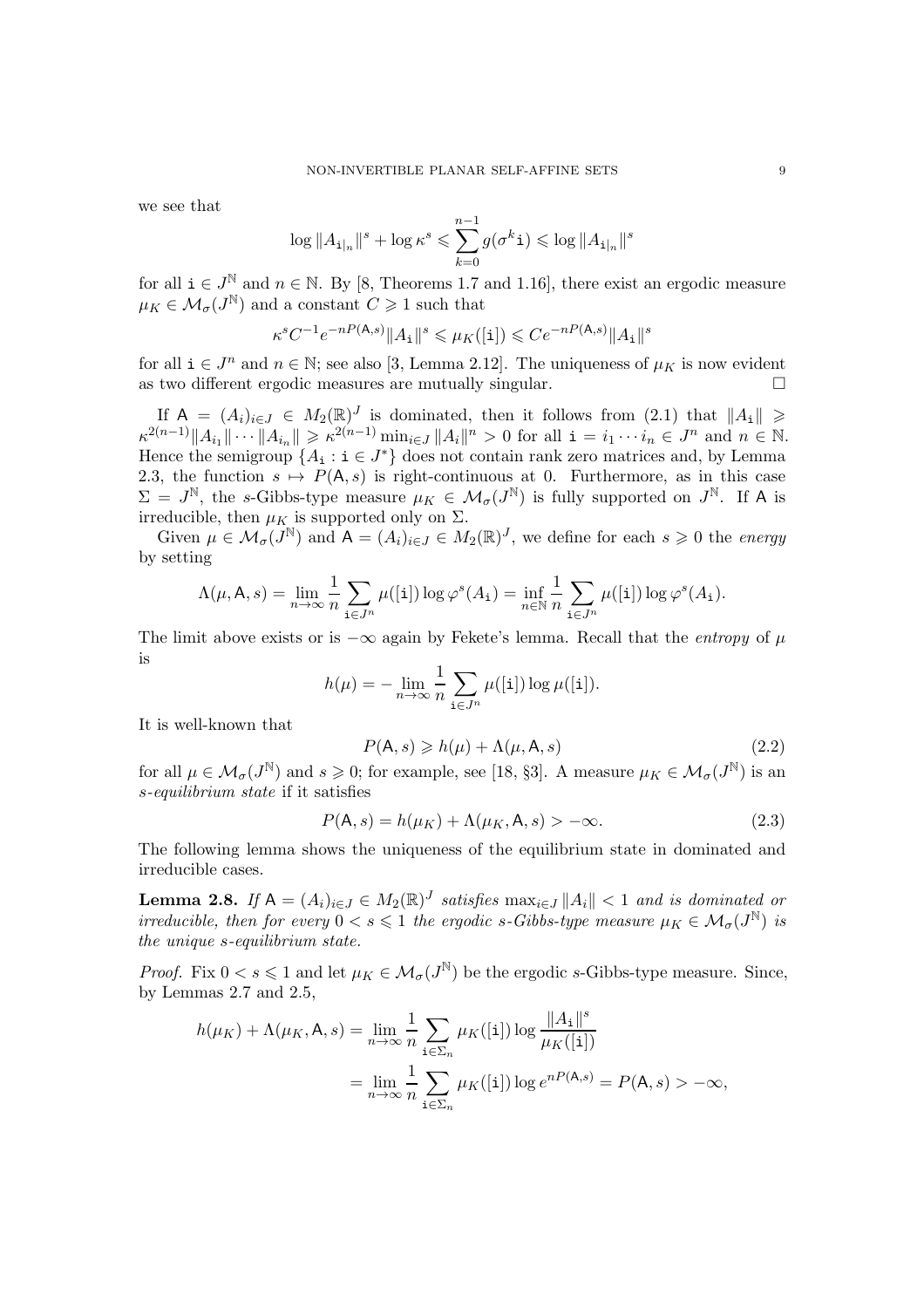we see that  $\mu_K$  is an s-equilibrium state. As  $\mu_K$  is ergodic, the uniqueness follows from [\[18,](#page-15-1) Theorem 3.6].

If  $A = (A_i)_{i \in J} \in M_2(\mathbb{R})^J$  contains an invertible matrix, then  $I \neq \emptyset$  and, by Lemma [2.6,](#page-7-6)  $P(I^{\mathbb{N}},\mathsf{A},s) > -\infty$  for all  $s \geq 0$ . In this case, regardless of domination and irreducibility, it follows from [\[16,](#page-14-8) Theorem 4.1] that for every  $s > 0$  there exists an ergodic measure  $\nu_K \in \mathcal{M}_{\sigma}(J^{\mathbb{N}})$  supported on  $I^{\mathbb{N}}$  such that

<span id="page-9-1"></span>
$$
P(I^{\mathbb{N}}, \mathsf{A}, s) = h(\nu_K) + \Lambda(\nu_K, \mathsf{A}, s). \tag{2.4}
$$

Note that such a measure is not necessarily unique; see [\[7,](#page-14-9) [11,](#page-14-6) [17,](#page-15-2) [18\]](#page-15-1).

<span id="page-9-4"></span>**Lemma 2.9.** If  $A = (A_i)_{i \in J} \in M_2(\mathbb{R})^J$  satisfies  $\max_{i \in J} ||A_i|| < 1$ , contains a rank one matrix, and is dominated or irreducible, then

$$
P(I^{\mathbb{N}}, \mathsf{A}, s) < P(\mathsf{A}, s)
$$

for all  $0 \leq s \leq 1$ .

*Proof.* Since A is dominated or irreducible, Lemma [2.5](#page-6-4) shows that  $P(A, s) > -\infty$  for all  $0 \leqslant s \leqslant 1$ . Notice that, by Lemma [2.2,](#page-4-0)  $P(I^{\mathbb{N}}, \mathsf{A}, 0) = \log \# I < \log \# J = P(\mathsf{A}, 0)$  and we may fix  $0 < s \leq 1$ . Therefore, by Lemma [2.8,](#page-8-0) there exists unique  $\mu_K \in \mathcal{M}_{\sigma}(J^{\mathbb{N}})$  such that

<span id="page-9-2"></span>
$$
P(\mathsf{A},s) = h(\mu_K) + \Lambda(\mu_K, \mathsf{A},s) > -\infty.
$$
\n(2.5)

Furthermore, by Lemma [2.7,](#page-7-5)  $\mu_K$  satisfies

$$
\mu_K([{\tt i}]) \geqslant C^{-1} e^{-n P({\sf A},s)} \|A_{\tt i}\|^s > 0
$$

for all  $i \in \Sigma_n$  and  $n \in \mathbb{N}$ , where  $C \geq 1$  is a constant. In particular, if  $A_k$  is a rank one matrix in A, then  $\mu_K([k]) > 0$ .

If A does not contain invertible matrices, then trivially  $P(I^{\mathbb{N}}, \mathsf{A}, s) = -\infty$  for all  $s > 0$ and there is nothing to prove. We may thus assume that A contains an invertible matrix. Therefore, by [\(2.4\)](#page-9-1), there exists a measure  $\nu_K \in \mathcal{M}_{\sigma}(J^{\mathbb{N}})$  supported on  $I^{\mathbb{N}}$  such that

<span id="page-9-3"></span>
$$
P(I^{\mathbb{N}}, \mathsf{A}, s) = h(\nu_K) + \Lambda(\nu_K, \mathsf{A}, s).
$$
\n(2.6)

Since  $A_k$  is not invertible and  $\nu_K$  is supported on  $I^{\mathbb{N}}$ , we have  $\nu_K([k]) = 0$ . As  $\mu_K$  is the unique measure in  $\mathcal{M}_{\sigma}(J^{\mathbb{N}})$  satisfying [\(2.5\)](#page-9-2) and  $\mu_K([k]) > \nu_K([k])$ , we see that  $\nu_K$  does not satisfy  $(2.5)$  and therefore, by  $(2.6)$ ,

$$
P(\mathsf{A},s) > h(\nu_K) + \Lambda(\nu_K,\mathsf{A},s) = P(I^{\mathbb{N}},\mathsf{A},s)
$$
 as claimed. 
$$
\Box
$$

The following lemma characterizes the continuity of the function  $s \mapsto P(A, s)$  at 1.

<span id="page-9-0"></span>**Lemma 2.10.** If  $A = (A_i)_{i \in J} \in M_2(\mathbb{R})^J$  satisfies  $\max_{i \in J} ||A_i|| < 1$  and is dominated or irreducible, then the function  $s \mapsto P(A, s)$  is continuous at 1 if and only if A does not contain rank one matrices.

Proof. If A does not contain rank one matrices, then it contains only invertible or rank zero matrices. By Lemma [2.2,](#page-4-0) rank zero matrices do not have any effect on the value of the pressure  $P(A, s)$  when  $s > 0$ . Therefore, rank zero matrices have no impact on the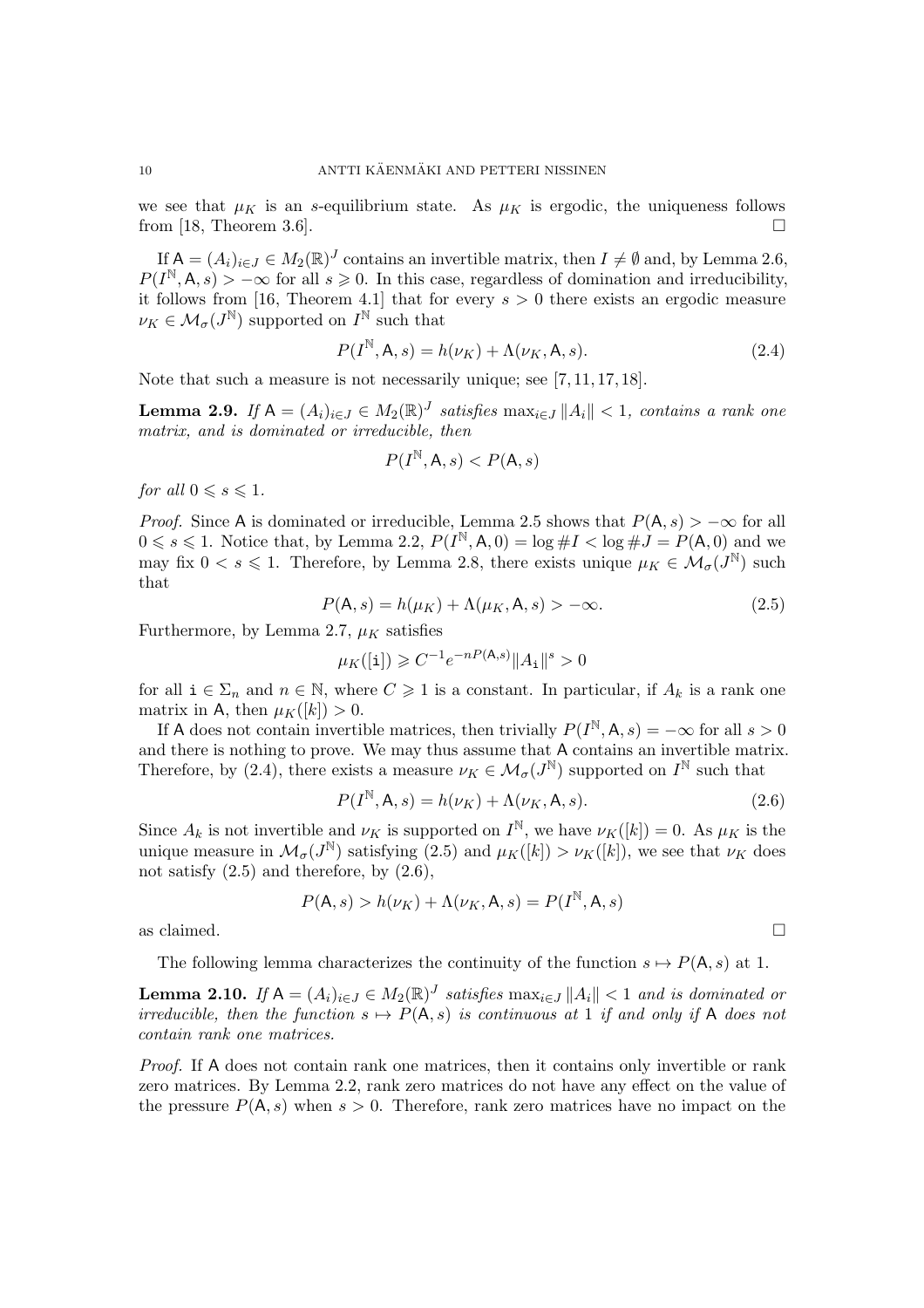continuity at 1 and we may assume that  $A \in GL_2(\mathbb{R})^J$ . But in this case, the continuity follows from [\[18,](#page-15-1) Lemma 2.1].

Let us then assume that A contains a rank one matrix. If A does not contain invertible matrices, then, as the function  $s \mapsto P(A, s)$  is strictly decreasing, Lemma [2.6](#page-7-6) implies that  $P(A, s) = -\infty$  for all  $s > 1$ . Furthermore, since A is dominated or irreducible, Lemma [2.5](#page-6-4) shows that  $P(A, s) > -\infty$  for all  $0 \le s \le 1$  and the function  $s \mapsto P(A, s)$ is discontinuous at 1. We may thus assume that A contains an invertible matrix. By Lemma [2.6,](#page-7-6) we thus have  $P(I^{\mathbb{N}}, \mathsf{A}, s) > -\infty$  for all  $s \geqslant 0$ . Recall that, by [\[18,](#page-15-1) Lemma 2.1], the function  $s \mapsto P(I^{\mathbb{N}}, A, s)$  is continuous at 1. Therefore, by Lemma [2.2,](#page-4-0) showing

$$
P(I^{\mathbb{N}}, \mathsf{A}, 1) < P(\mathsf{A}, 1)
$$

proves the function  $s \mapsto P(A, s)$  discontinuous at 1. But, as A contains a rank one matrix, this follows immediately from Lemma [2.9.](#page-9-4)  $\Box$ 

### 3. Dimension of non-invertible self-affine sets

<span id="page-10-0"></span>Recall that J is a finite set and the affine iterated function system is a tuple  $(f_i)_{i\in J}$  a tuple of contractive affine self-maps on  $\mathbb{R}^2$  not having a common fixed point. We write  $f_i = A_i + v_i$  for all  $i \in J$ , where  $A_i \in M_2(\mathbb{R})$  and  $v_i \in \mathbb{R}^2$ , and  $f_i = f_{i_1} \circ \cdots \circ f_{i_n}$ for all  $\mathbf{i} = i_1 \cdots i_n \in J^n$  and  $n \in \mathbb{N}$ . We let  $f_{\varnothing} = \mathrm{Id}$  to be the identity map. Note that the associated tuple of matrices  $(A_i)_{i\in J}$  is an element of  $M_2(\mathbb{R})^J$  and satisfies  $\max_{i \in J} ||A_i|| < 1.$ 

If  $I = \{i \in J : A_i$  is invertible is non-empty, then the invertible self-affine set X is associated to  $(f_i)_{i\in I}$ , and if  $J \setminus I$  is non-empty, then the non-invertible self-affine set X' is associated to  $(f_i)_{i\in J}$ . Recall the defining property [\(1.1\)](#page-0-0) of a self-affine set. We use the convention that whenever we speak about a self-affine set, then it is automatically accompanied with a tuple of affine maps which defines it. This makes it possible to write that e.g. "a non-invertible self-affine set is dominated" which obviously then means that "the associated tuple  $A = (A_i)_{i \in J}$  of matrices in  $M_2(\mathbb{R})^J$  is dominated".

The study of non-invertible self-affine sets is connected to the theory of sub-self-affine sets. If the *canonical projection*  $\pi: J^{\mathbb{N}} \to \mathbb{R}^2$  is defined such that

$$
\pi(\mathtt{i}) = \lim_{n \to \infty} f_{\mathtt{i}|_n}(0) = \lim_{n \to \infty} \sum_{k=1}^n A_{\mathtt{i}|_{k-1}} v_{i_k}
$$

for all  $\mathbf{i} = i_1 i_2 \cdots \in J^{\mathbb{N}}$ , then we write  $X'' = \pi(\Sigma)$ , where  $\Sigma = {\mathbf{i} \in J^{\mathbb{N}} : A_{\mathbf{i}|_n}}$  is non-zero for all  $n \in \mathbb{N}$ . Observe that  $X = \pi(I^{\mathbb{N}}) \subset X'' \subset \pi(J^{\mathbb{N}}) = X'$  and, as  $\sigma(\Sigma) \subset \Sigma$ , the set  $X''$  is sub-self-affine, i.e.

<span id="page-10-1"></span>
$$
X'' \subset \bigcup_{i \in J} f_i(X'');
$$
 (3.1)

see [\[18\]](#page-15-1). The study is also connected to inhomogeneous self-affine sets. If  $C \subset \mathbb{R}^2$  is compact, then there exists a unique non-empty compact set  $X_C \subset \mathbb{R}^2$  such that

$$
X_C = \bigcup_{i \in I} f_i(X_C) \cup C.
$$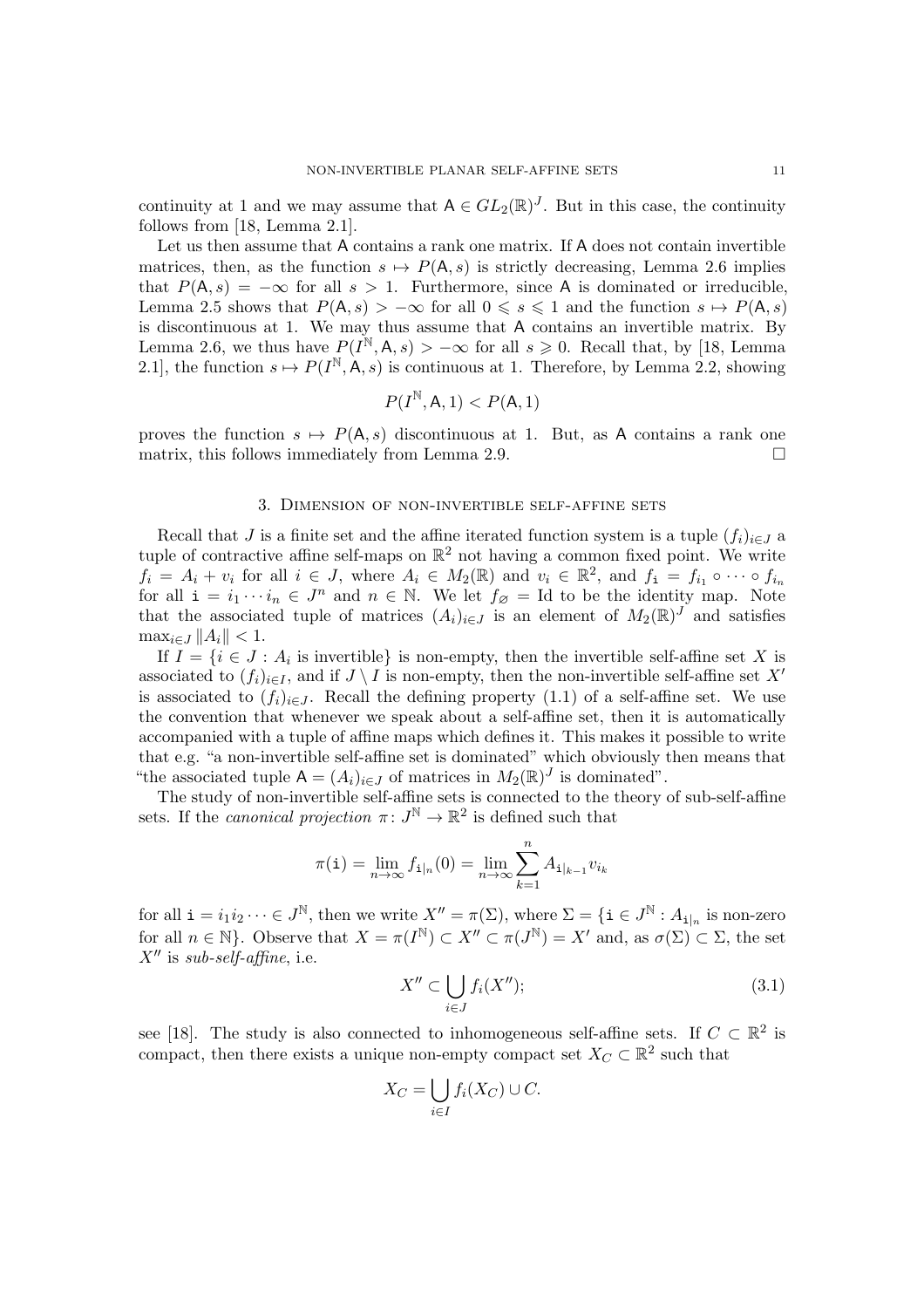The set  $X_C$  is called the *inhomogeneous self-affine set* with condensation  $C$ . Such sets were introduced by Barnsley and Demko [\[5\]](#page-14-10) and studied by Barnsley [\[4\]](#page-14-11). Note that  $X_{\emptyset}$ is the invertible self-affine set  $X$ .

<span id="page-11-1"></span>**Lemma 3.1.** If X' and X are non-invertible and invertible planar self-affine sets, re-spectively, and X<sup>''</sup> is the associated sub-self-affine set defined in [\(3.1\)](#page-10-1), then  $X' \setminus X''$  is countable and

$$
X' = X_C = X \cup \bigcup_{\mathbf{i} \in I^*} f_{\mathbf{i}}(C),
$$

where  $C = \bigcup_{i \in J \setminus I} f_i(X')$ .

*Proof.* Let us first show that  $X' \setminus X''$  is countable. Writing  $v_i = \sum_{k=1}^n A_{i|_{k-1}} v_{i_k}$ , we see that  $f_i = A_i + v_i$  for all  $i = i_1 \cdots i_n \in J^n$  and  $n \in \mathbb{N}$ . Let  $i \in J^{\mathbb{N}} \setminus \Sigma$  and choose  $n_0(i) = \min\{n \in \mathbb{N} : A_{i_n} \text{ is zero}\}\.$  Since  $v_{i_{n+1}} = \sum_{k=1}^{n+1} A_{i_{k-1}} v_{i_k} = A_{i_n} v_{i_{n+1}} +$  $\sum_{k=1}^{n} A_{\mathbf{i}|_{k-1}} v_{i_k} = v_{\mathbf{i}|_n}$  for all  $n \geq n_0(\mathbf{i})$ , a simple induction shows that

$$
f_{\mathbf{i}|_n}(X') = \{v_{\mathbf{i}|_{n_0(\mathbf{i})}}\}
$$

for all  $n \geq n_0(i)$ . As  $J^{\mathbb{N}} \setminus \Sigma$  is clearly separable, there exist countably many infinite words  $\mathbf{i}_1, \mathbf{i}_2, \ldots \in J^{\mathbb{N}} \setminus \Sigma$  such that  $J^{\mathbb{N}} \setminus \Sigma \subset \bigcup_{k \in \mathbb{N}} [\mathbf{i}_k|_{n_0(\mathbf{i}_k)}]$ . It follows that

$$
X'\setminus X''\subset \{v_{\mathtt{i}_k|_{n_0(\mathtt{i}_k)}}:k\in{\mathbb{N}}\}
$$

is countable.

Let us then prove the claimed equalities. Note that [\[21,](#page-15-3) Lemma 3.9] verifies

<span id="page-11-0"></span>
$$
X_C = X \cup \bigcup_{\mathbf{i} \in I^*} f_{\mathbf{i}}(C). \tag{3.2}
$$

To prove the remaining equality, let us first show that  $X' \subset X_C$ . To that end, fix  $x \in X'$ . By [\(3.2\)](#page-11-0), we have  $X \subset X_C$  and we may assume that  $x \in X' \setminus X$ . But this implies that there exist  $i \in I^*$  and  $i \in J \setminus I$  such that  $x \in f_{ii}(X')$ . Since, again by  $(3.2)$ ,

$$
f_{\mathtt{i}i}(X') \subset f_{\mathtt{i}}(C) \subset \bigcup_{\mathtt{i} \in I^*} f_{\mathtt{i}}(C) \subset X_C
$$

we have shown that  $X' \subset X_C$ . The inclusion  $X_C \subset X'$  follows immediately from [\(3.2\)](#page-11-0) since we trivially have  $X \subset X'$  and  $f_i(C) \subset X'$  for all  $i \in I^*$ . Thus  $X' = X_C$  as claimed.  $\square$ 

We are interested in the dimension of the non-invertible self-affine set. Relying on  $(1.1)$ , the non-invertible self-affine set X' can naturally be covered by the sets  $f_i(B)$ , where  $B$  is a ball containing  $X'$ . Note that such sets are ellipses or line segments, depending on whether the associated matrix is invertible or has rank one. Each set  $f_i(B)$  can be covered by one ball of radius  $\alpha_1(A_i)$  diam(B) or by  $\alpha_1(A_i)/\alpha_2(A_i)$  many balls of radius  $\alpha_2(A_1)$  diam(B). This motivates us to study the limiting behavior of sums  $\sum_{i\in J^n} \varphi^s(A_i)$ and hence, the pressure  $P(A, s)$ .

Recall that the upper Minkowski dimension  $\overline{\dim}_M$  is an upper bound for the Hausdorff dimension dim<sub>H</sub> for all compact sets; see [\[20,](#page-15-4)  $\S5.3$ ]. The following lemma shows that the affinity dimension is an upper bound for the upper Minkowski dimension for all non-invertible self-affine sets.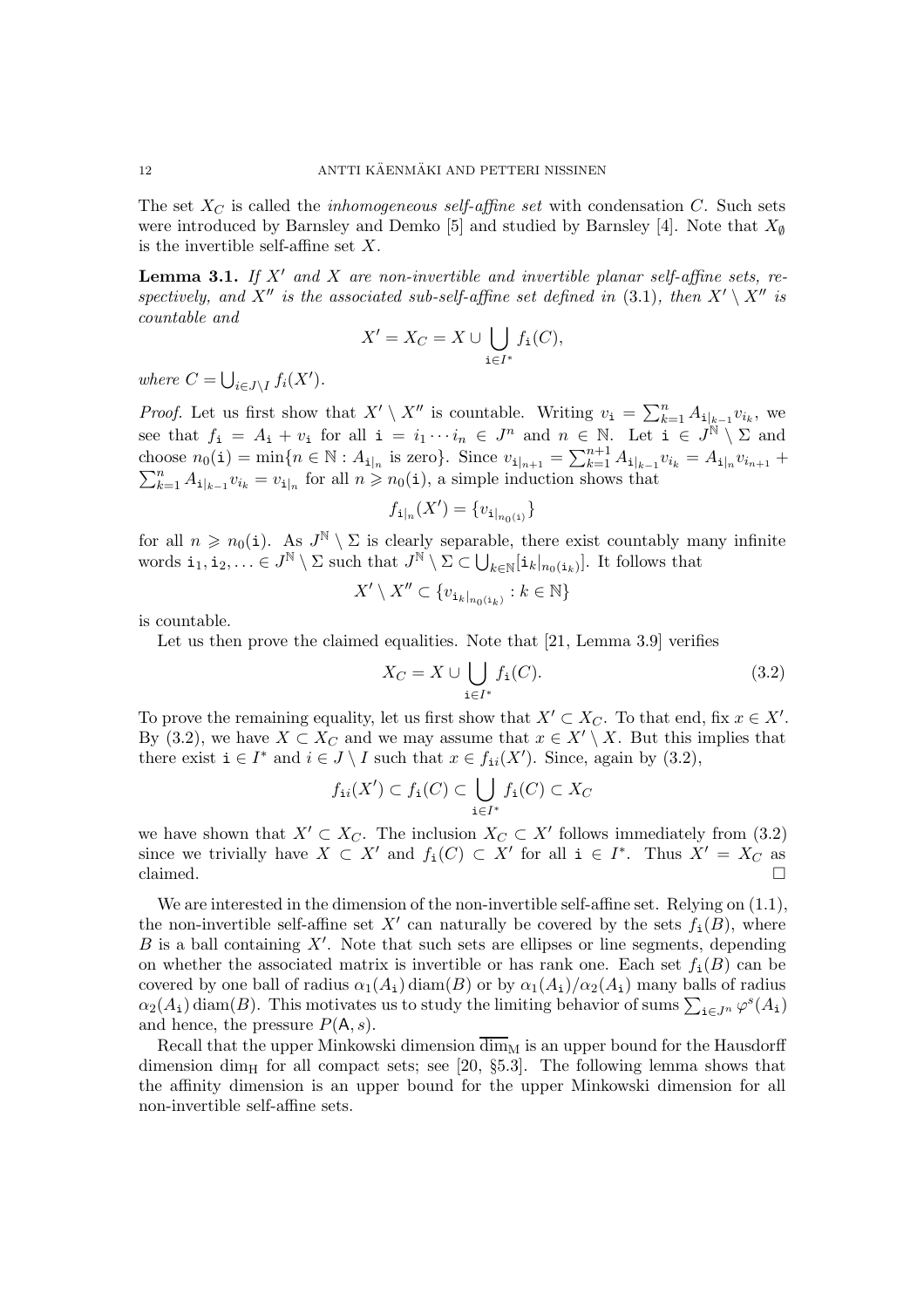<span id="page-12-1"></span>**Lemma 3.2.** If  $X'$  is a planar self-affine set, then

$$
\dim_{\mathrm{M}}(X') \leqslant \dim_{\mathrm{aff}}(A).
$$

Proof. The proof follows by a slight modification of [\[10,](#page-14-12) Theorem 5.4] which verifies the upper bound for invertible self-affine sets.

The Assouad dimension  $\dim_A$ , the maximal dimension possible to obtain by looking at coverings, serves as an upper bound for the upper Minkowski dimension. It can happen that the Assouad dimension of a dominated self-affine set is strictly larger than the affinity dimension already in the invertible case; see [\[3,](#page-14-1) Theorem 1.4].

It is easy to construct examples of self-affine sets having dimension strictly less than the affinity dimension. For example, several self-affine carpets have this property. Nevertheless, the classical result of Falconer [\[10,](#page-14-12) Theorem 5.3] shows that, perhaps rather surprisingly, the Hausdorff dimension of a non-invertible self-affine set equals the affinity dimension for Lebesgue-almost every choice of translation vectors.

<span id="page-12-2"></span>**Theorem 3.3.** If  $X'_{\mathsf{v}}$  is a planar self-affine set and A satisfies  $\max_{i \in J} ||A_i|| < \frac{1}{2}$  $rac{1}{2}$ , then

 $\dim_{\mathrm{H}}(X'_{\mathsf{v}}) = \min\{2,\dim_{\mathrm{aff}}(\mathsf{A})\}$ 

for  $\mathcal{L}^{2\#J}$ -almost all translation vectors  $\mathsf{v} = (v_i)_{i \in J} \in (\mathbb{R}^2)^{\#J}$ .

Originally, Falconer assumed that the matrix norms are bounded above by  $\frac{1}{3}$ . Solomyak [\[22\]](#page-15-5) relaxed the bound to  $\frac{1}{2}$  which, by the example of Edgar [\[9\]](#page-14-13), is known to be the best possible.

Recently, it was found a deterministic class of invertible self-affine sets for which the Hausdorff dimension equals the affinity dimension. We say that  $X$  satisfies the *open set* condition if there exists an open set  $U \subset \mathbb{R}^2$  such that  $f_i(U) \cap f_j(U) = \emptyset$  and  $f_i(U) \subset U$ for all  $i, j \in I$  with  $i \neq j$ . If such a set U also intersects X, then we say that X satisfies the *strong open set condition*. The following breakthrough result for self-affine sets is proven by Bárány, Hochman, and Rapaport [\[1,](#page-14-14) Theorems 1.1 and 7.1]:

<span id="page-12-0"></span>**Theorem 3.4.** If X is an invertible strictly affine strongly irreducible planar self-affine set satisfying the strong open set condition, then

$$
\dim_{\mathrm{H}}(X) = \min\{2, \dim_{\mathrm{aff}}(I^{\mathbb{N}}, \mathsf{A})\},
$$

$$
\dim_{\mathrm{H}}(\mathrm{proj}_V(X)) = \min\{1, \dim_{\mathrm{aff}}(I^{\mathbb{N}}, \mathsf{A})\}
$$

for all  $V \in \mathbb{RP}^1$ .

We emphasize that Theorem [3.4](#page-12-0) uses the assumption that the affine iterated function system consists only of invertible maps. It is currently not known whether the result holds also with non-invertible maps. We also remark that Hochman and Rapaport [\[13\]](#page-14-15) have recently managed to relax the assumptions of the result. They showed that the strong open set condition can be replaced by exponential separation, a separation condition which allows overlapping.

The following three propositions collect our dimension results for non-invertible selfaffine sets.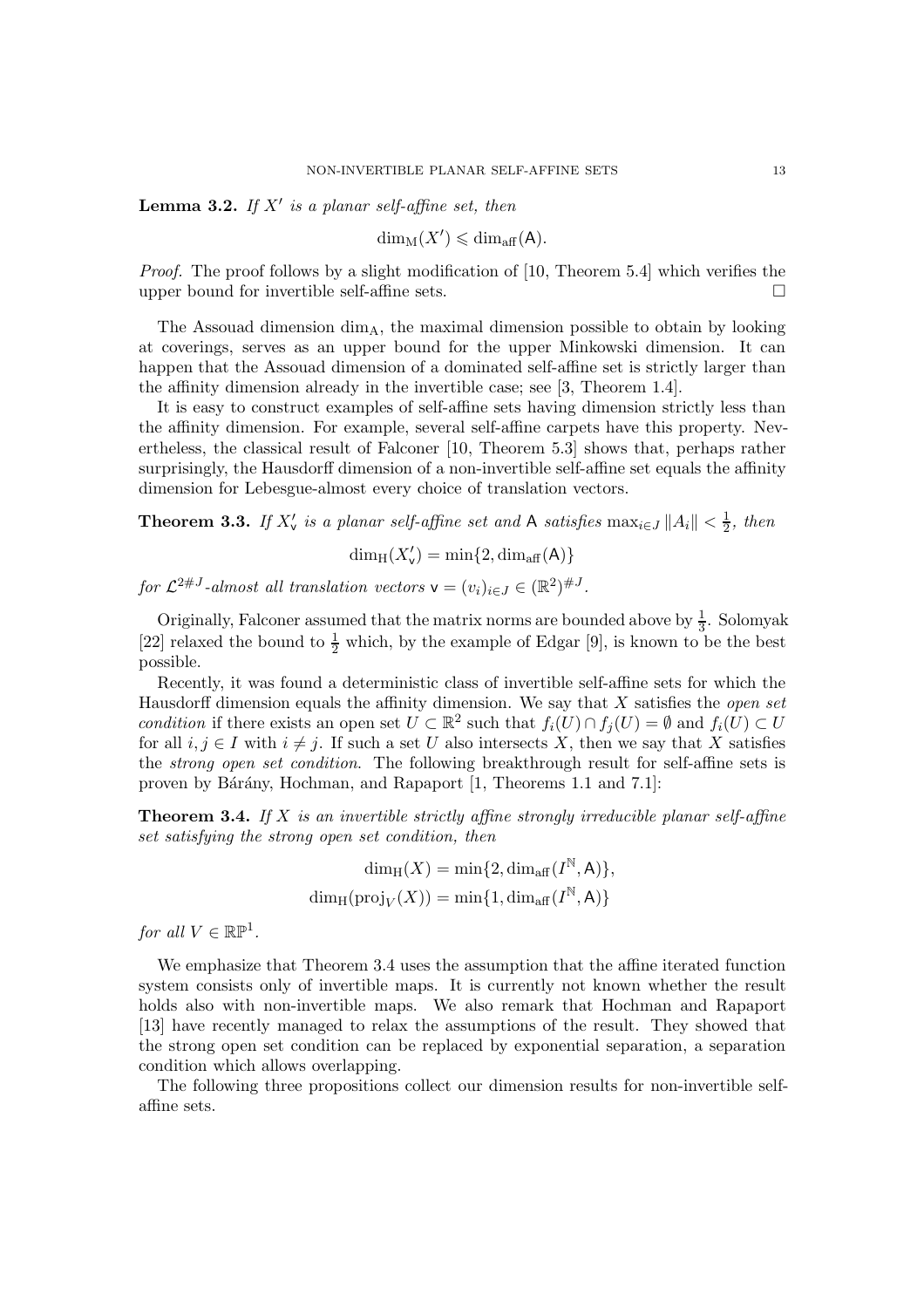<span id="page-13-1"></span>**Proposition 3.5.** Suppose that  $X'$  and  $X$  are non-invertible and invertible planar selfaffine sets, respectively. If

$$
\dim_{\mathrm{H}}(X) = \min\{2, \dim_{\mathrm{aff}}(I^{\mathbb{N}}, \mathsf{A})\} \geq 1,
$$

$$
\dim_{\rm H}(\mathrm{proj}_V(X))=\min\{1,\dim_{\rm aff}(I^{\mathbb N},{\mathsf A})\}=1
$$

for all  $V \in \mathbb{RP}^1$ , then  $\overline{\dim}_{M}(X') = \dim_{H}(X)$  and  $\dim_{H}(\text{proj}_{V}(X')) = 1$  for all  $V \in \mathbb{RP}^1$ .

*Proof.* To simplify notation, write  $s = \dim_{\text{aff}} (I^{\mathbb{N}}, \mathsf{A})$ . If  $1 < s < \infty$ , then Lemma [2.2](#page-4-0) shows that  $\dim_{\text{aff}}(A) = s \geq 1$ . If  $s = 1$ , then we get  $P(A, t) = P(I^{\mathbb{N}}, A, t) < 0$  $P(I^{\mathbb{N}},\mathsf{A},1)\leqslant P(\mathsf{A},1)$  for all  $1 < t < \infty$  and we again have  $\dim_{\text{aff}}(\mathsf{A})=s\geqslant 1$ . Therefore, by Lemma [3.2,](#page-12-1) we have  $\overline{\dim}_{M}(X') \leqslant \min\{2, \dim_{\text{aff}}(A)\} = \min\{2, s\} = \dim_{H}(X) \leqslant$  $\dim_H(X')$ . To finish the proof, notice that  $1 = \dim_H(p\text{roj}_V(X)) \leqslant \dim_H(p\text{roj}_V(X')) \leqslant 1$ for all  $V \in \mathbb{RP}^1$ . .

<span id="page-13-2"></span>**Proposition 3.6.** Suppose that  $X'$  and  $X$  are non-invertible and invertible planar selfaffine sets, respectively. If  $X'$  is dominated or irreducible, A contains a rank one matrix,  $\dim_{\text{aff}} (I^{\mathbb{N}}, \mathsf{A}) < 1, \text{ and}$ 

$$
\dim_{\mathrm{H}}(X') = \min\{2, \dim_{\mathrm{aff}}(\mathsf{A})\},\
$$

then  $\dim_{\rm H}(X') > \overline{\dim}_{\rm M}(X)$ .

*Proof.* To simplify notation, write  $s = \dim_{\text{aff}} (I^{\mathbb{N}}, \mathsf{A})$ . Since  $s < 1$ , Lemma [2.9](#page-9-4) implies that  $0 = P(I^{\tilde{N}}, A, s) < P(A, s)$ . Therefore, as Lemmas [2.5](#page-6-4) and [2.2](#page-4-0) guarantee the continuity of the pressure, we have  $s < \dim_{\text{aff}}(A)$ . Therefore, by Lemma [3.2,](#page-12-1) we have  $\dim_M(X) \leqslant s < \min\{2, \dim_{\text{aff}}(A)\} = \dim_H(X').$ ).  $\qquad \qquad \Box$ 

<span id="page-13-3"></span>**Proposition 3.7.** Suppose that  $X'$  and  $X$  are non-invertible and invertible planar selfaffine sets, respectively. If A contains a rank one matrix and

$$
\dim_{\rm H}(X)=\dim_{\rm H}(\mathrm{proj}_V(X))<1
$$

for all  $V \in \mathbb{RP}^1$ , then there exists a rank one matrix A in A such that  $\dim_H(X') =$  $\dim_{\text{H}}(\text{proj}_{\text{ker}(A)^{\perp}}(X')) \leq 1.$ 

*Proof.* To simplify notation, write  $s = \dim_{\mathcal{H}}(X)$ . By Lemma [3.1,](#page-11-1) the non-invertible self-affine set can be expressed as an inhomogeneous self-affine set,

$$
X' = X_C = X \cup \bigcup_{\mathbf{i} \in I^*} f_{\mathbf{i}}(C),
$$

where  $C = \bigcup_{i \in J \setminus I} f_i(X')$ . Therefore, by the countable stability of Hausdorff dimension,

$$
\dim_{\mathcal{H}}(X') = \max\{s, \sup_{\mathbf{i}\in I^*} \dim_{\mathcal{H}}(f_{\mathbf{i}}(C))\}
$$
  
= 
$$
\max\{s, \dim_{\mathcal{H}}(C)\} = \max\{s, \max_{i\in J\setminus I} \dim_{\mathcal{H}}(A_i(X'))\}.
$$
 (3.3)

<span id="page-13-0"></span>Let A be a rank one matrix in A such that  $\dim_H(A(X')) = \max_{i \in J \setminus I} \dim_H(A_i(X'))$ . Since, by the assumption and Lemma [2.1,](#page-2-0)  $s = \dim_{\text{H}}(\text{proj}_{\text{ker}(A)^{\perp}}(X)) \leq \dim_{\text{H}}(\text{proj}_{\text{ker}(A)^{\perp}}(X'))$  $\dim_{\text{H}}(A(X'))$ , the claim follows from [\(3.3\)](#page-13-0).

We are now ready to prove the main result. The proof basically just applies Theorems [3.3](#page-12-2) and [3.4](#page-12-0) in the above propositions.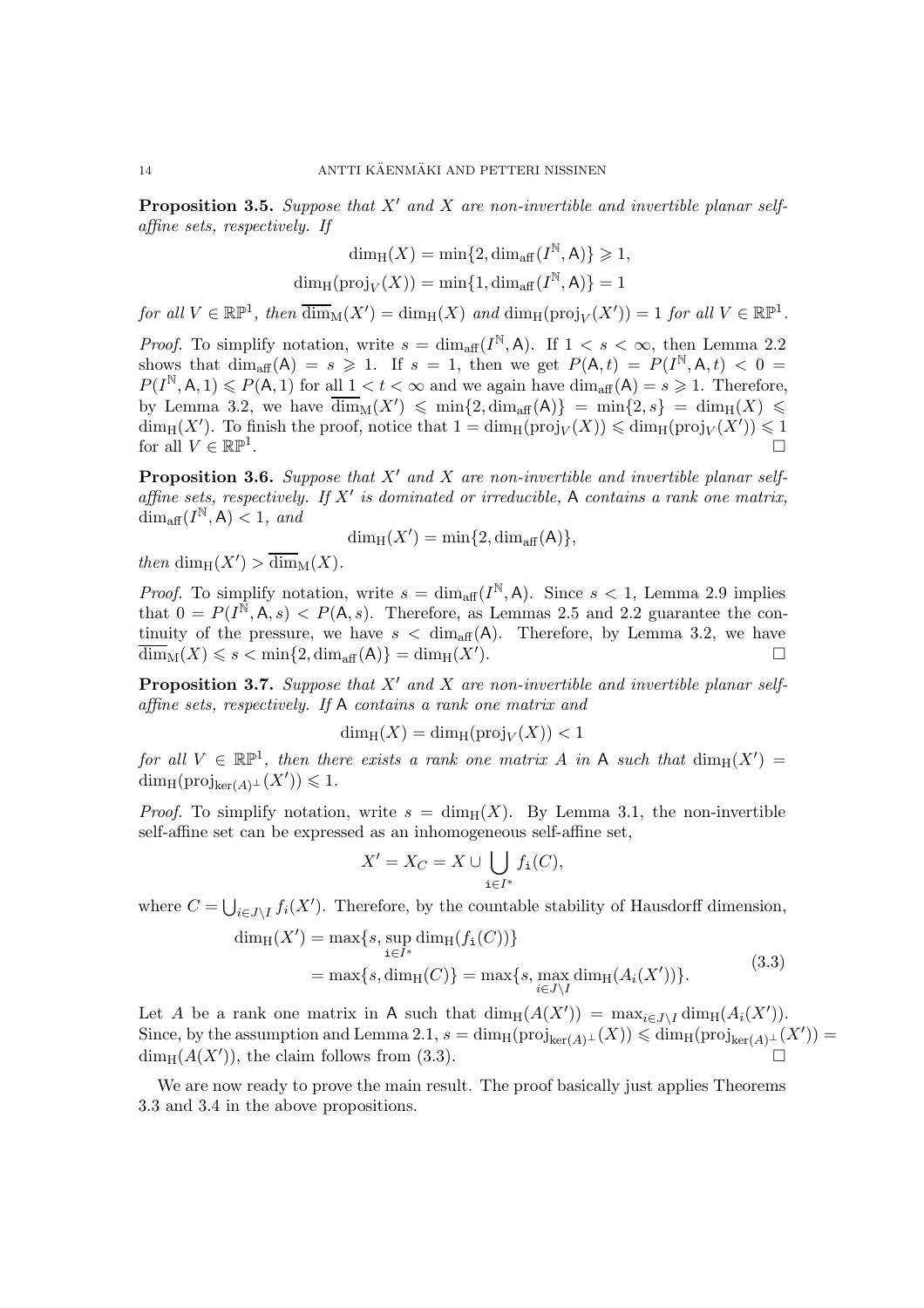Proof of Theorem [1.1.](#page-1-0) (1) Since, by Theorem [3.4,](#page-12-0) we have

$$
\dim_{\rm H}(X)=\min\{2,\dim_{\rm aff}(I^{\mathbb N},{\sf A})\}\geqslant 1,
$$

$$
\dim_{\mathrm{H}}(\mathrm{proj}_V(X)) = \min\{1, \dim_{\mathrm{aff}}(I^{\mathbb{N}}, \mathsf{A})\} = 1
$$

for all  $V \in \mathbb{RP}^1$ , Proposition [3.5](#page-13-1) implies  $\overline{\dim}_M(X') = \dim_H(X)$  and  $\dim_H(proj_V(X')) = 1$ for all  $V \in \mathbb{RP}^1$ .

(2) Since, by Theorem [3.3,](#page-12-2) we have

$$
\dim_{\mathrm{H}}(X'_{\mathsf{v}})=\min\{2,\dim_{\mathrm{aff}}(\mathsf{A})\}
$$

for  $\mathcal{L}^{2\#J}$ -almost all  $\mathsf{v} \in (\mathbb{R}^2)^{\#J}$ , Proposition [3.6](#page-13-2) implies  $\dim_H(X'_{\mathsf{v}}) > \overline{\dim}_M(X_{\mathsf{v}})$  for  $\mathcal{L}^{2\#J}$ -almost all  $\mathsf{v} \in (\mathbb{R}^2)^{\#J}$ .

(3) Since, by Theorem [3.4,](#page-12-0) we have

$$
\dim_{\rm H}(X)=\dim_{\rm H}(\mathrm{proj}_V(X))<1
$$

for all  $V \in \mathbb{RP}^1$ , Proposition [3.7](#page-13-3) implies that there exists a rank matrix A in A such that  $\dim_{\mathrm{H}}(X') = \dim_{\mathrm{H}}(\mathrm{proj}_{\ker(A)^{\perp}}(X')) \leq 1.$ 

#### **REFERENCES**

- <span id="page-14-14"></span>[1] B. Bárány, M. Hochman, and A. Rapaport. Hausdorff dimension of planar self-affine sets and measures. Invent. Math., 216(3):601–659, 2019.
- <span id="page-14-2"></span>[2] B. Bárány, A. Käenmäki, and I. D. Morris. Domination, almost additivity, and thermodynamic formalism for planar matrix cocycles. Israel J. Math., 239(1):173–214, 2020.
- <span id="page-14-1"></span>[3] B. Bárány, A. Käenmäki, and H. Yu. Finer geometry of planar self-affine sets. Preprint, available at [arXiv:2107.00983,](http://arxiv.org/abs/2107.00983) 2021.
- <span id="page-14-11"></span><span id="page-14-10"></span>[4] M. F. Barnsley. Superfractals. Cambridge University Press, Cambridge, 2006.
- [5] M. F. Barnsley and S. Demko. Iterated function systems and the global construction of fractals. Proc. Roy. Soc. London Ser. A, 399(1817):243–275, 1985.
- <span id="page-14-4"></span>[6] J. Bochi and I. D. Morris. Continuity properties of the lower spectral radius. Proc. Lond. Math. Soc.  $(3), 110(2):477-509, 2015.$
- <span id="page-14-9"></span>[7] J. Bochi and I. D. Morris. Equilibrium states of generalised singular value potentials and applications to affine iterated function systems. Geom. Funct. Anal., 28(4):995–1028, 2018.
- <span id="page-14-7"></span>[8] R. Bowen. Equilibrium states and the ergodic theory of Anosov diffeomorphisms, volume 470 of Lecture Notes in Mathematics. Springer-Verlag, Berlin, revised edition, 2008. With a preface by David Ruelle, Edited by Jean-René Chazottes.
- <span id="page-14-13"></span>[9] G. A. Edgar. Fractal dimension of self-affine sets: some examples. Number 28, pages 341–358. 1992. Measure theory (Oberwolfach, 1990).
- <span id="page-14-12"></span>[10] K. J. Falconer. The Hausdorff dimension of self-affine fractals. Math. Proc. Cambridge Philos. Soc., 103(2):339–350, 1988.
- <span id="page-14-6"></span>[11] D.-J. Feng and A. Käenmäki. Equilibrium states of the pressure function for products of matrices. Discrete Contin. Dyn. Syst., 30(3):699–708, 2011.
- <span id="page-14-3"></span>[12] D.-J. Feng and P. Shmerkin. Non-conformal repellers and the continuity of pressure for matrix cocycles. Geom. Funct. Anal., 24(4):1101–1128, 2014.
- <span id="page-14-15"></span>[13] M. Hochman and A. Rapaport. Hausdorff dimension of planar self-affine sets and measures with overlaps. J. Eur. Math. Soc. (JEMS), 24(7):2361–2441, 2022.
- <span id="page-14-5"></span><span id="page-14-0"></span>[14] J. E. Hutchinson. Fractals and self-similarity. Indiana Univ. Math. J., 30(5):713–747, 1981.
- [15] R. Jungers. The joint spectral radius, volume 385 of Lecture Notes in Control and Information Sciences. Springer-Verlag, Berlin, 2009. Theory and applications.
- <span id="page-14-8"></span>[16] A. Käenmäki. On natural invariant measures on generalised iterated function systems. Ann. Acad. Sci. Fenn. Math., 29(2):419–458, 2004.